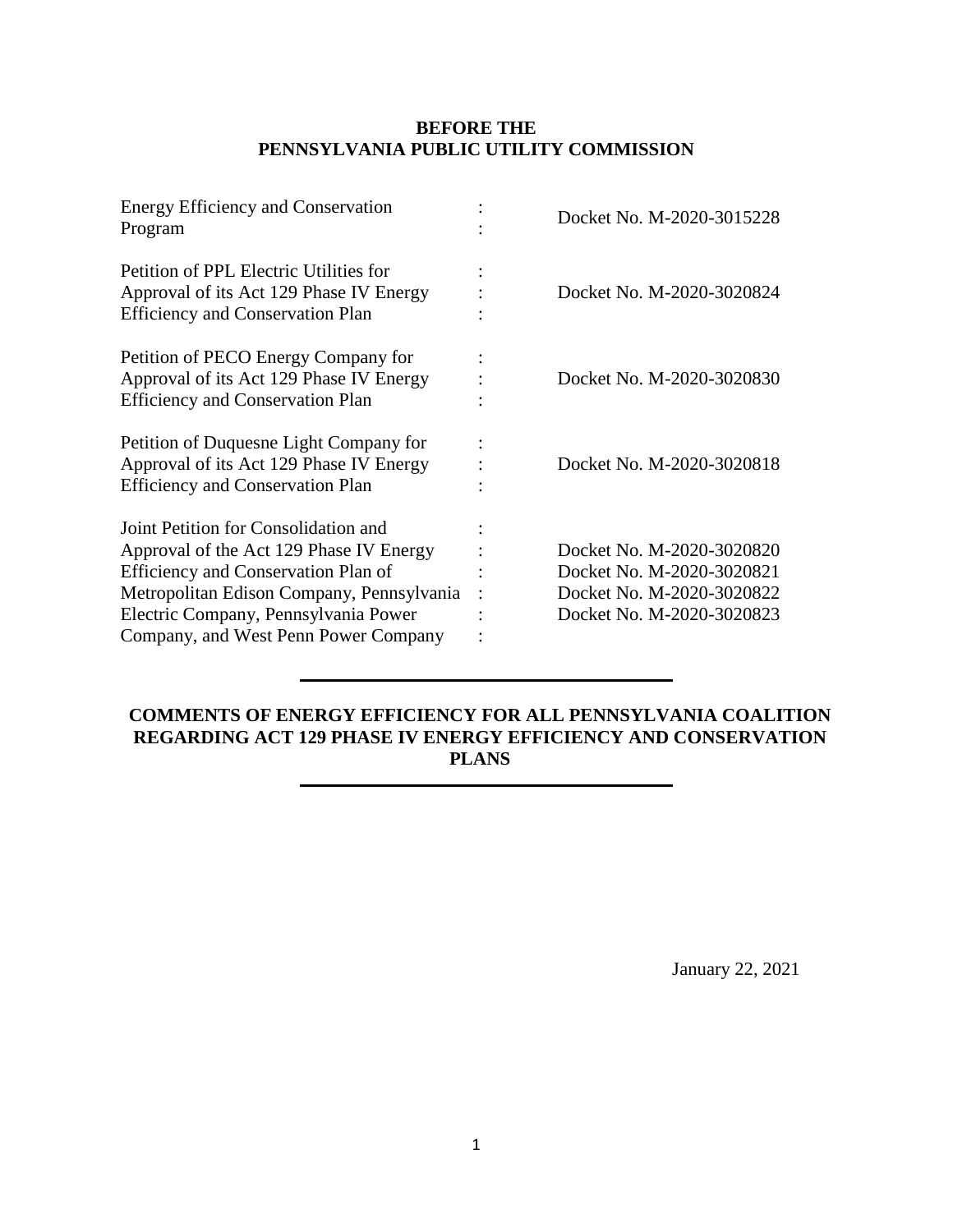#### **I. INTRODUCTION**

Act 129 of 2008 (Act 129) charged the Commission with the task of developing an energy efficiency and conservation program (EE&C Program). The Act established energy efficiency (EE) and peak demand reduction (PDR or DR) targets that each electric distribution company (EDC) with at least  $100,000$  customers must meet. Pursuant to Section 2806.1(C)(3) of Act 129, the Commission was also charged with evaluating the costs and benefits of the EE&C Program by November 30, 2013 and every five years thereafter. On June 18, 2020, after receiving comments and reply comments from the Companies and other interested parties, the Commission issued its Energy Efficiency and Conservation Phase IV Implementation Order (Implementation Order), setting consumption reduction and demand reduction targets for each Electric Distribution Company (EDC) with at least 100,000 customers.

On November 30, 2020, Duquesne Light Company (DLC), PPL Electric Utilities, PECO Energy Company (PECO), and the four First Energy Companies (Metropolitan Edison Company, Pennsylvania Electric Company, Pennsylvania Power Company, and West Penn Power Company) respectively filed Petitions for Approval of their proposed Act 129 Phase IV Energy Efficiency and Conservation Plan. On January 2, 2021, the EDCs' Act 129 Phase IV Energy Efficiency and Conservation Plans were published in the Pennsylvania Bulletin, establishing a 20-day period for interested parties to file Comments in response to the EDCs' proposed Plans.

The foregoing comments are submitted by the Energy Efficiency for All Coalition of Pennsylvania  $(PA-EEFA)^1$  $(PA-EEFA)^1$  in response to the Commission's invitation for Comment in the

<span id="page-1-0"></span><sup>&</sup>lt;sup>1</sup> The following members of PA-EEFA join in these Comments:

**ACTION-Housing** is a Pittsburgh-based nonprofit that provides affordable housing and related social services in Southwestern Pennsylvania. They have been active in single and multifamily energy efficiency efforts for over 40 years.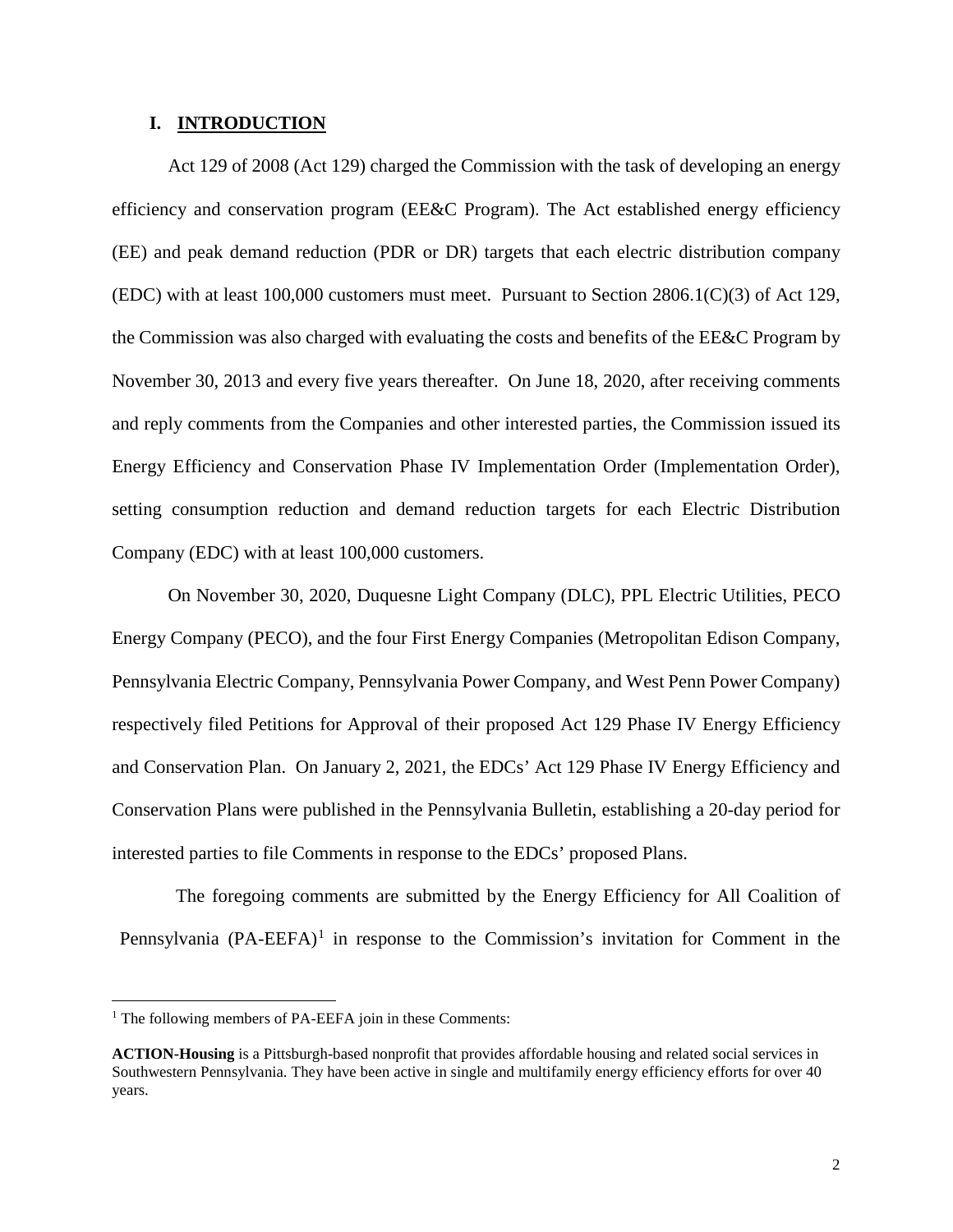Pennsylvania Bulletin, and contain specific recommendations for the proposed Phase IV Plans.

PA-EEFA is a partnership of national and Pennsylvania-based organizations that share a common goal of ensuring that all Pennsylvanians, including low income families and owners and tenants of multifamily housing which are traditionally underserved by efficiency programming, can access energy efficiency services to reduce the energy consumption of these buildings and to preserve existing affordable housing for economically vulnerable households.

As explained below, PA-EEFA recommends that the Commission require the EDCs to

adopt the following modifications and improvements to their proposed Phase IV Plans:

- 1. Improve Cross-Program Coordination to Address Health and Safety
- 2. Enhance Focus on Direct Installation

 $\overline{a}$ 

- 3. Improve Comprehensiveness of Programming to Provide Deeper, Long-term Savings
- 4. Improve Programming to Better Reach Multifamily Housing Providers
- 5. Track, Report, and Monitor Services to Government, Education, and Non-Profit Sectors
- 6. Form Working Groups and Invest in Pilot Programs that Service Public Interest Goals

The **National Housing Trust** protects and improves existing affordable rental homes so that low income individuals and families can live in quality neighborhoods with access to opportunities.

The **Green & Healthy Homes Initiative** (GHHI) is the nation's leading voice in the efforts to advance energy efficiency and healthy housing, working in over 61 cities and over 20 states. In Pennsylvania, GHHI serves as an advisor to the State childhood lead poisoning prevention program and provides technical assistance to the cities of Pittsburgh and Philadelphia to align, braid and coordinate evidence-based healthy, safe and energy efficient housing intervention programs.

The **Keystone Energy Efficiency Alliance** (KEEA) is Pennsylvania's trade association for the energy efficiency industry. Our membership, comprised of seventy companies, ranges from small local firms to large multinational corporations and operates across the value chain of energy efficiency. We engage our membership and key policymakers in support of an industry that accounts for more than 68,000 Pennsylvania jobs. The policy we promote at the state and local level expands the market for energy efficiency.

**Regional Housing Legal Services** (RHLS) is a nonprofit law firm with unique expertise in affordable, sustainable housing and its related components — community and economic development, utility matters and preservation of home ownership. RHLS provides innovative project and policy solutions that help create sustainable communities offering decent, safe and affordable housing for lower-income Pennsylvanians.

**Sierra Club** is a non-profit environmental organization whose mission is to explore, enjoy, and protect the wild places of the Earth and to practice and promote the responsible use of the Earth's resources and ecosystems. The Sierra Club currently has about 30,000 members in Pennsylvania, and these members have a strong interest in addressing the existential threat of climate change in an equitable and just way, which requires helping low income customers reduce their energy consumption and expenditures.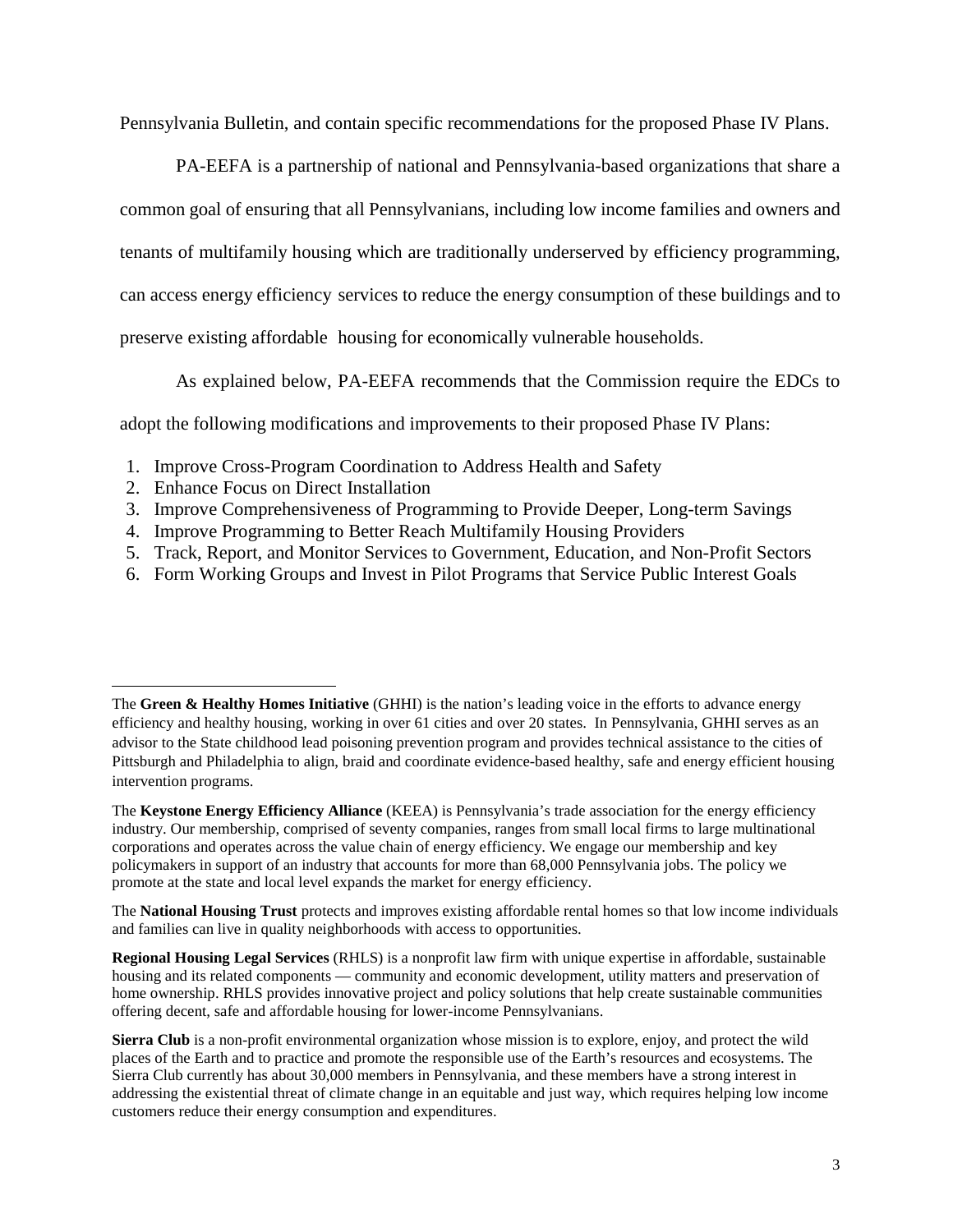#### **II. IDENTIFIED AREAS FOR PLAN IMPROVEMENTS**

PA-EEFA recommends that the Commission require each EDC to improve their respective Phase IV Plans to better reach and serve low income populations, affordable multifamily housing providers, and other historically underserved groups. In short, PA-EEFA believes that every EDC must meaningfully improve their Phase IV programs to ensure that low income consumers are able to equitably access robust, deep savings measures that will reduce household energy costs and improve the health and safety of their home. Each of our recommendations are designed to achieve this overarching goal.

#### **1. Improve Cross-Program Coordination to Address Health and Safety**

PA-EEFA recommends that the Commission require each electric distribution company (EDC) to revise their respective proposed Phase IV Plans to specifically address the health and safety hazards that prevent those most in need from receiving comprehensive energy efficiency services. As explained, this should be accomplished both through inclusion of health and safety measures within each utilities' Act 129 Plans, and through greater coordination of other programs capable of remediating health and safety issues that prevent inefficient homes from receiving comprehensive energy efficiency services.

Inherently, the most inefficient homes in Pennsylvania have the greatest potential for energy use reduction, which can be achieved with the installation of comprehensive measures such as air sealing, insulation, and replacement or repair of windows and HVAC systems. Unfortunately, EDCs are often unable to install these measures because of health and safety hazards in the home, such as mold or moisture, knob and tube wiring, structural issues, pest infestation, and roof leaks. Without first remediating these hazards, the installation of comprehensive measures can exacerbate and worsen dangerous indoor environmental conditions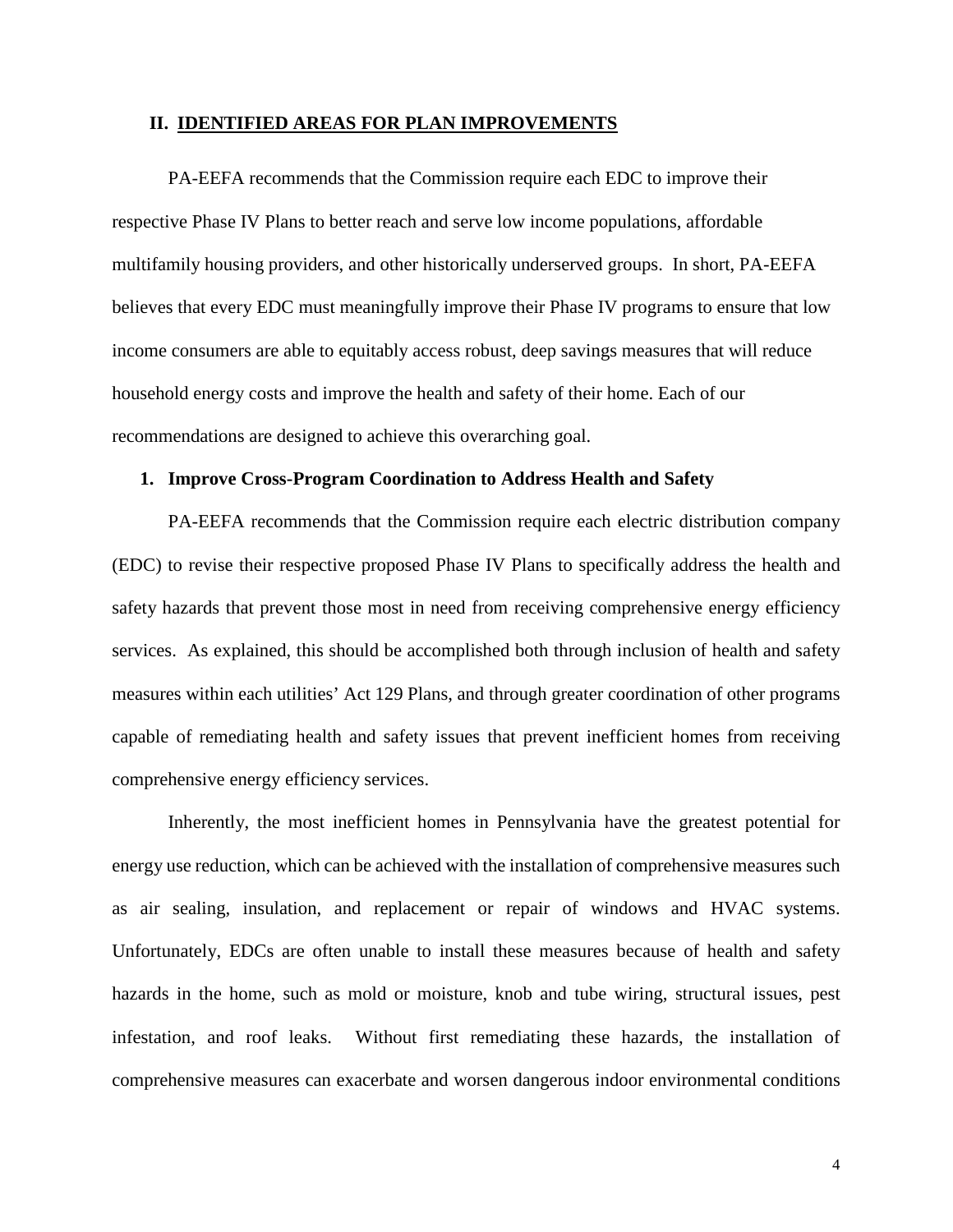(e.g., installing insulation which would trap mold in the house and worsen indoor air quality) or threaten the effectiveness of the comprehensive measures (e.g., a roof leak which could lead to deficiencies in the building shell). Therefore, health and safety hazards must be addressed concurrently with comprehensive energy efficiency measures.

While most EDCs have limited budgeted funds to address health and safety hazards in the context of the Low Income Usage Reduction Programs (LIURPs), those funds are often insufficient to fully remediate issues preventing the installation of deep, comprehensive energy efficiency measures. Further, these limited health and safety funds are not currently available in the context of delivering Act 129 energy efficiency and conservation services to low income consumers who do not otherwise qualify for LIURP due to minimum usage thresholds or income requirements. Instead, the EDCs are typically only able to provide limited efficiency measures in these situations, such as lighting or low-flow shower heads, because those measures are not impacted by the conditions of the home. Otherwise, they defer installation until the hazards can be addressed. These circumstances characterize a significant inequity that exists in the system, which prevents those most in need of assistance with energy efficiency remediation from accessing comprehensive energy saving programs.

The presence of health and safety hazards is frequently the result of historical disinvestment in the Commonwealth's housing stock, which has restricted many low-income homeowners and renters from acquiring the resources needed to maintain their homes. While this circumstance impacts many Pennsylvanians, Black families have the greatest likelihood of residing in older homes with compromised energy systems, aging or ineffective appliances, and other assorted structural deficiencies –all of which contribute to making the home energy inefficient.<sup>[2](#page-4-0)</sup> The often

<span id="page-4-0"></span><sup>&</sup>lt;sup>2</sup> See Hernández, D., Aratani, Y., & Jiang, Y., National Center for Children in Poverty, Energy insecurity among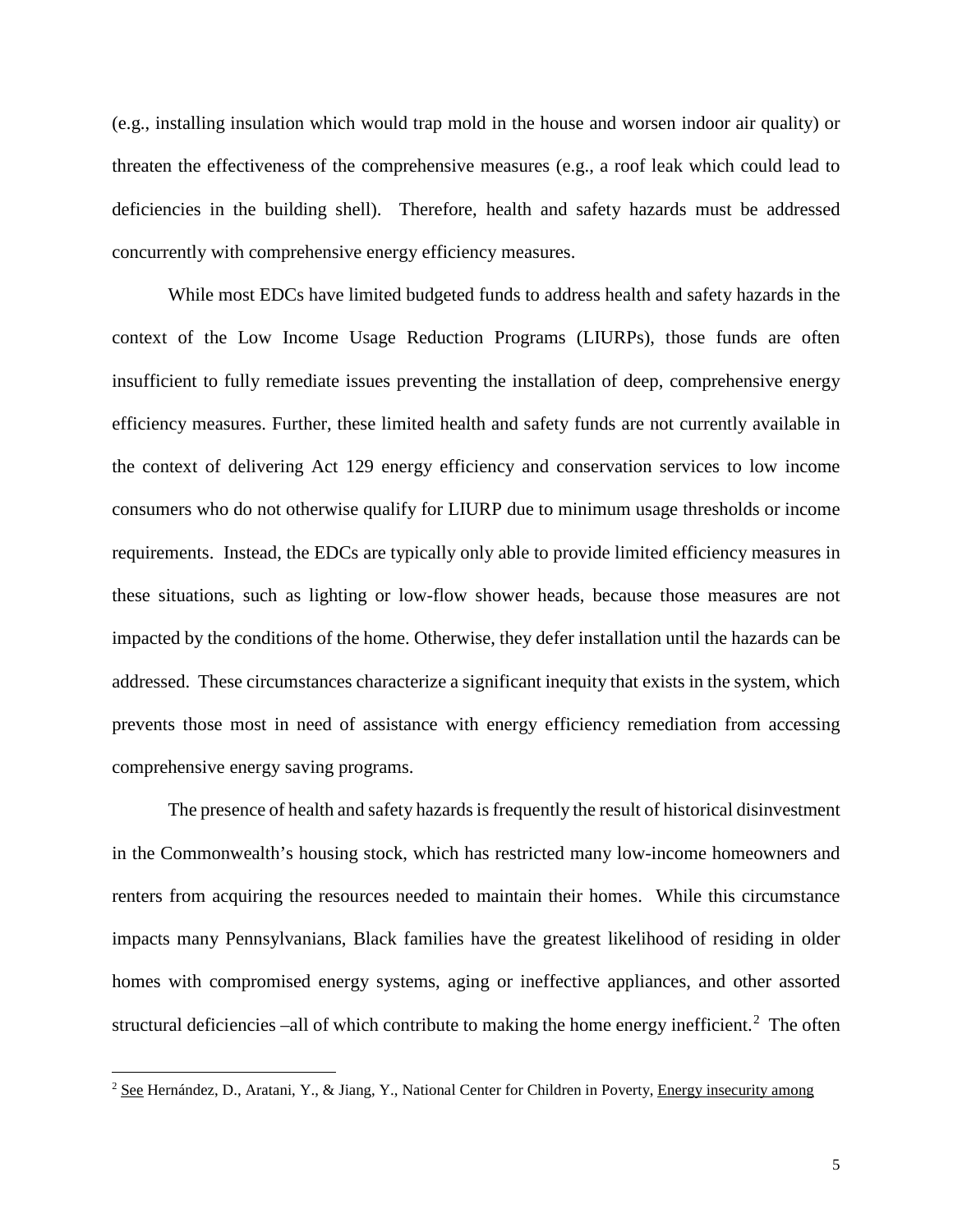substandard state of such homes, specifically considering those in historically residentially segregated areas<sup>[3](#page-5-0)</sup>, typically contain compromised components directly related to a home's energy inefficiency status. These include, but are not limited to, inadequately maintained and inefficient ventilation, cooling and heating systems, drafts or air leaks, and poor insulation. These structural conditions, contribute to significantly higher utility costs such as cooling, heating, and lighting through inefficient household energy usage.<sup>[4](#page-5-1)</sup> To promote greater energy equity in Pennsylvania, PA-EEFA believes that it is essential to eliminate health and safety issues as a barrier to comprehensive energy efficiency upgrades.

Proper coordination with other programs – both within and outside the utility – and the development of more holistic health and safety programming measures within the Act 129 programs are essential to addressing these inequities. Rightly, the Act declared that the EDCs are required to "coordinate measures under this clause with other programs administered by the

families with children (2014), [https://www.nccp.org/publication/energy-insecurity-among-families-with](https://www.nccp.org/publication/energy-insecurity-among-families-with-children/#:%7E:text=Energy%20insecurity%20(EI)%20reflects%20an,low%2Dincome%20families%20with%20children)[children/#:~:text=Energy%20insecurity%20\(EI\)%20reflects%20an,low%2Dincome%20families%20with%20childr](https://www.nccp.org/publication/energy-insecurity-among-families-with-children/#:%7E:text=Energy%20insecurity%20(EI)%20reflects%20an,low%2Dincome%20families%20with%20children) [en;](https://www.nccp.org/publication/energy-insecurity-among-families-with-children/#:%7E:text=Energy%20insecurity%20(EI)%20reflects%20an,low%2Dincome%20families%20with%20children) see also Hernández, D., Jiang, Y., Carrión, D., Phillips, D., & Aratani, Y., Housing hardship and energy insecurity among native-born and immigrant low-income families with children in the United States (2016), Journal of Children and Poverty, https://doi.org/10.1080 /10796126.2016.1148672. 3

<span id="page-5-0"></span><sup>&</sup>lt;sup>3</sup>See Aalbers, M.B. 'When the banks withdraw, slum landlords take over': the structuration of neighbourhood decline through redlining, drug dealing, speculation and immigrant exploitation (2006). Urban Studies, 43(7), 1061– 1086. https://doi. org/10.1080/00420980600711365; see also Blumgart, J. How redlining segregated Philadelphia (2017), https://search-proquest-com.

ezproxy.cul.columbia.edu/docview/1984343798?pqorigsite=summon&accountid=10226 Woods, L. L. The Federal Home Loan Bank Board, redlining, and the national proliferation of racial lending discrimination, 1921–1950 (2012). Journal of Urban History, 38(6), 1036–1059. https://doi.org/10.1177/0096144211435126.

<span id="page-5-1"></span><sup>4</sup> See Ariel Drehobl and Lauren A. Ross, ACEEE, Lifting the high energy burden in America's largest cities: how energy efficiency can improve low income and underserved communities (2016); see also Diana Hernández Douglas D. Phillips, Exploring the housing and household energy pathways to stress: a mixed methods study (2016). International Journal of Environmental Research And Public Health, 13(916)[. https://doi.org/10.3390](https://doi.org/10.3390%20/ijerph13090916)  [/ijerph13090916;](https://doi.org/10.3390%20/ijerph13090916) T.G. Targeting energy justice: exploring spatial, racial/ethnic and socioeconomic disparities in urban residential heating energy efficiency (2016). Energy Policy, 97, 549 –558. [https://doi.org/10.1016/j.enpol.2016.07.048;](https://doi.org/10.1016/j.enpol.2016.07.048) Jamal Lewis, Diana Hernández, Energy efficiency as energy justice: addressing racial inequities through investments in people and places (2020). Energy Efficiency 13, 419–432.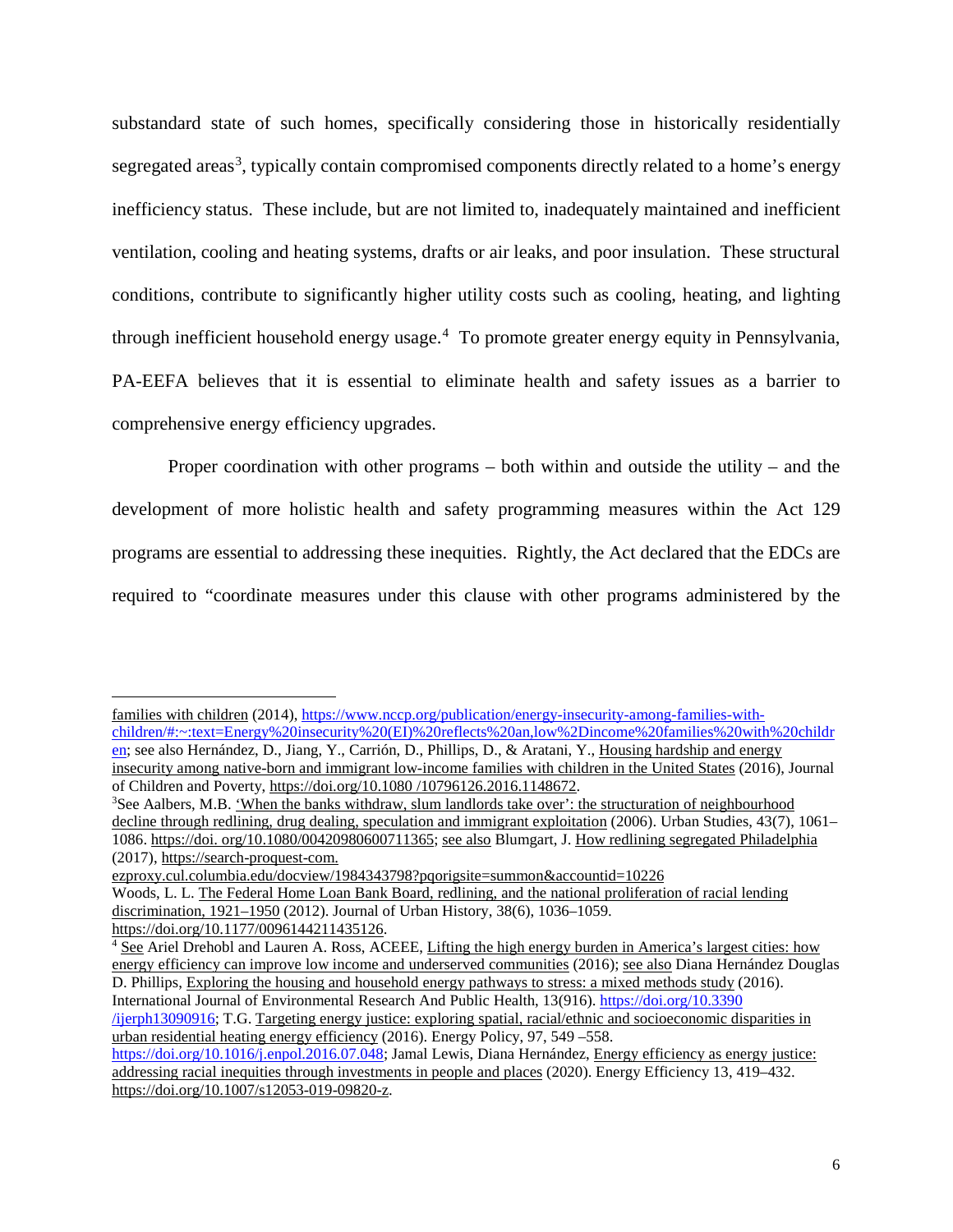Commission or another federal or state agency."<sup>[5](#page-6-0)</sup> Yet by and large, the EDCs' current proposed Phase IV plans fail to set forth how their Act 129 programs will be coordinated with other programs or agencies.

Generally, with regard to each EDC Plan as it pertains to health and safety and cross-

program coordination, PA-EEFA recommends that the Commission:

• Require EDCs to address health and safety hazards that prevent installation of deep, longlasting energy efficiency measures, either directly  $-$  as a component of their Act 129 program – or through direct referrals to other programs. As discussed below in section 6, we recommend that each EDC establish a pilot Act 129 health and safety program to study the impact of health and safety remediation on achievable savings in low income homes.

We note that federal legislation was passed in late December authorizing the Department of Energy to "take into consideration improvements in the health and safety of occupants of dwelling units, and other non-energy benefits, from weatherization" in assessing the cost effectiveness of measures for the federal Weatherization Assistance Program.<sup>[6](#page-6-1)</sup>

While the Commission did not include health and safety benefits in its current Total Resource Cost Test because of the difficulties associated with quantifying the associated savings potential, it has recognized that other jurisdictions are moving in that direction.<sup>[7](#page-6-2)</sup> It also explicitly recognized the potential for savings associated with reduced collections costs and universal service programs, and indicated its intent to direct the Phase IV Statewide Evaluator to study those economic impacts for possible inclusion in the TRC.<sup>[8](#page-6-3)</sup>

A pilot program to address health and safety issues in low income homes that prevent the installation of comprehensive energy efficiency measures would be critical to help inform the Commission's determinations on this critically important point.

- Require each EDC to establish a working group that can help the EDCs better coordinate Act 129 programming with healthy housing programs in their respective service territories and understand the resources that are available to perform health and safety repairs.
- Require EDCs to incorporate explicit provisions within their Phase IV Plans to address health and safety conditions that foster inequities. These provisions should include, at a minimum:

<span id="page-6-0"></span> $5$  66 Pa. C.S. § 2806.1(b)(1)(i)(G).

<span id="page-6-1"></span><sup>&</sup>lt;sup>6</sup> Consolidated Appropriations Act, 2021, HR 133-1261 (Weatherization Assistance Program), Section 1101, at 790, https://www.congress.gov/116/bills/hr133/BILLS-116hr133enr.pdf.

<span id="page-6-3"></span><span id="page-6-2"></span> $\frac{1}{12021}$  Total Resource Cost (TRC) Test, Final Order, Docket M-2019-3006868, at 72-73 (Dec. 19, 2019). 8 Id. at 73.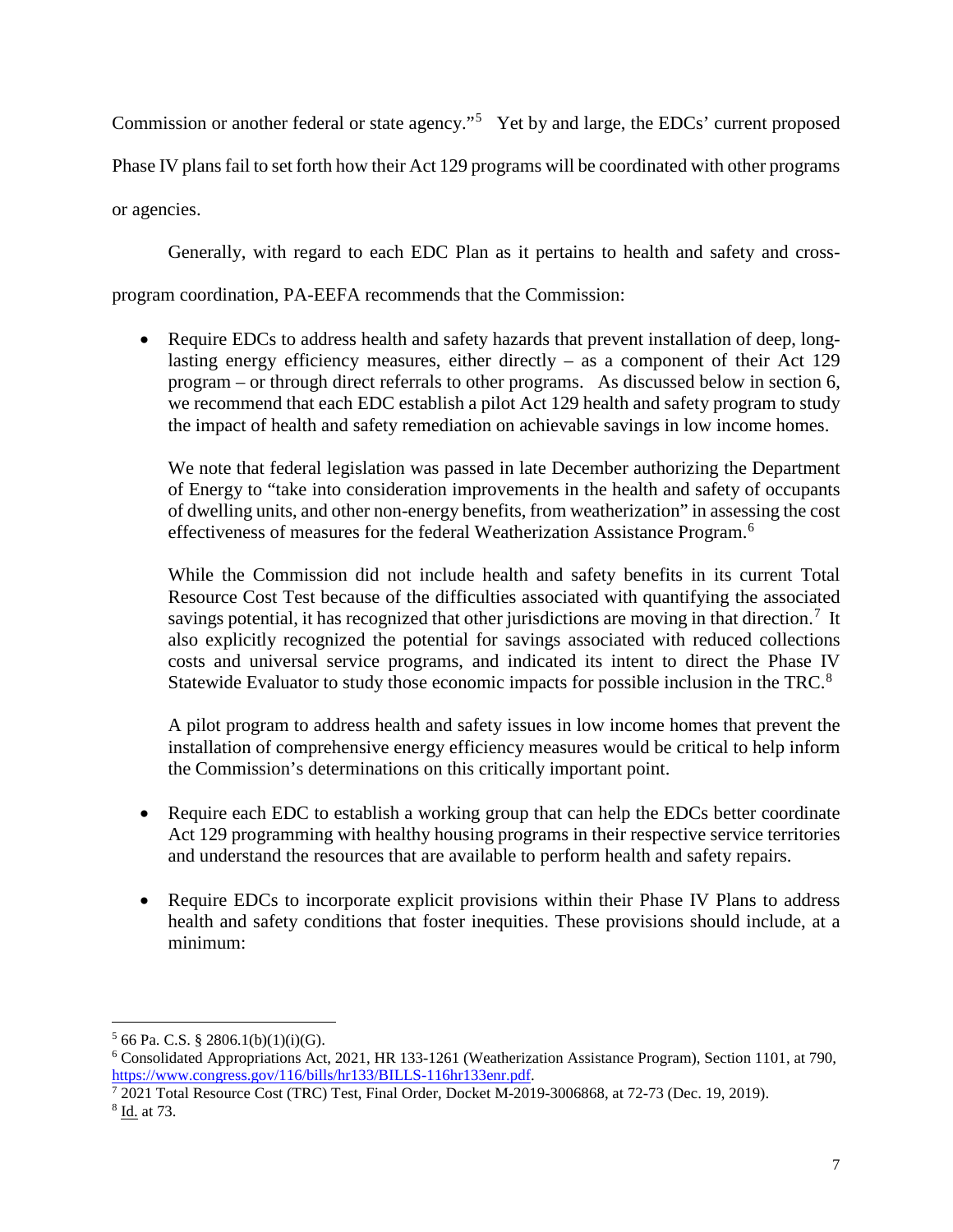- o Training for energy auditors to identify health and safety hazards during in-home assessment, requiring auditors to conduct a health and safety assessment, and communicating presence and impact of hazards to the occupant.
- o Clearly listing the allowable health and safety measures that each EDC will support through Act 129 programming, or which are available through the EDC's Low Income Usage Reduction Program (LIURP). This would require improved coordination between the utilities' LIURP and Act 129 programming to ensure that households with health and safety issues will be remediated through an appropriate program.
- o Coordinating with, providing referrals to, and leveraging resources from federal, state, and local healthy homes programs that can help customers address health and safety hazards that are preventing the customer from receiving comprehensive energy efficiency measures. Examples include, but are not limited to, lead remediation programs, asthma trigger reduction programs, and aging-in-place programs. A list of programs in Pennsylvania that provide healthy housing services is included below.
	- *HUD Lead Hazard Control and Grant Program[9](#page-7-0) -* The U.S. Department of Housing and Urban Development releases funding every year through the Office of Lead Hazard Control and Healthy Homes to support remediation of lead and other residential health hazards. States and localities can apply for these funding opportunities, which represent the single largest funding opportunity to support the improvement of substandard housing conditions. For FY 2020, the OLHCHH received a historic amount of funding totaling \$290 million from Congress; still, the need for funding remains greater than the resources available. There are currently five cities (Allentown, Harrisburg, Lancaster, Philadelphia, and Erie), six counties (Westmoreland, Allegheny, Lawrence, Delaware, Montgomery, and Bucks), and the State that administer HUD Lead Hazard Control and Healthy Homes grants. Pennsylvania is among the top five states in the country in terms of the number HUD grants currently being administered.

| <b>Grantee and Year Awarded</b> | <b>Lead Hazard</b> | <b>Healthy Homes</b> | <b>Total</b> |
|---------------------------------|--------------------|----------------------|--------------|
|                                 | <b>Reduction</b>   | Supplemental         |              |
|                                 | <b>Funding</b>     | <b>Funding</b>       |              |
| Westmoreland County (2020)      | \$3,000,000        | \$400,000            | \$3,400,000  |
| City of Allentown (2020)        | \$5,000,000        | \$700,000            | \$5,700,000  |
| Redevelopment Authority of      | \$3,011,446        | \$0                  | \$3,011,446  |
| the City of Erie (PA) (2020)    |                    |                      |              |
| Allegheny County (2020)         | \$5,000,000        | \$600,000            | \$5,600,000  |
| County of Delaware (2019)       | \$1,000,000        | \$0                  | \$1,000,000  |

<span id="page-7-0"></span><sup>&</sup>lt;sup>9</sup> See US Dep't of Housing & Urban Development, Programs Division - Lead-Based Paint and Lead Hazard Reduction Demonstration Grant Programs, https://www.hud.gov/program\_offices/healthy\_homes/lbp/lhc.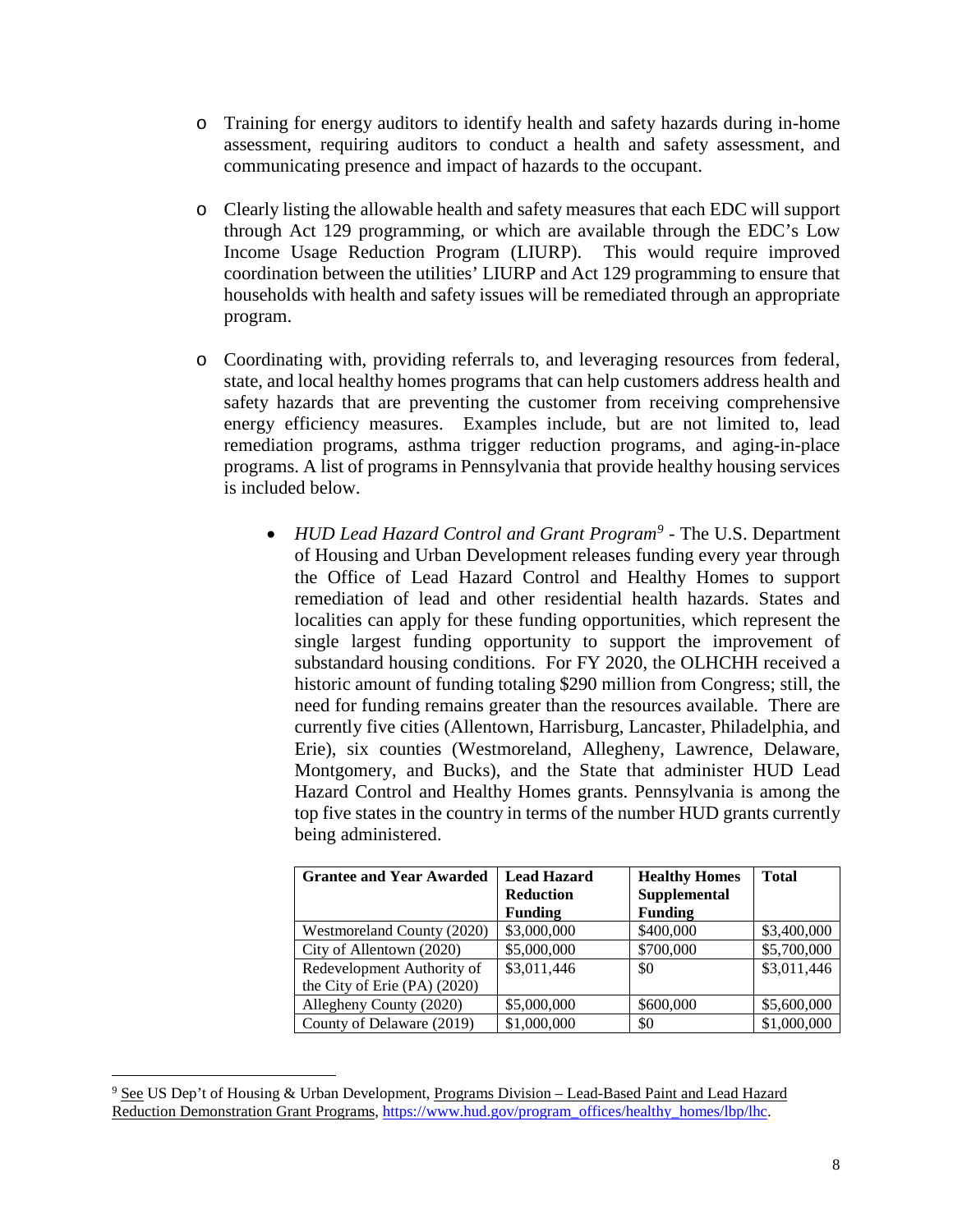| County of Montgomery<br>(2019) | \$1,500,000 | \$300,000 | \$1,800,000 |
|--------------------------------|-------------|-----------|-------------|
| City of Lancaster (2019)       | \$9,100,000 | \$600,000 | \$9,700,000 |
| County of Bucks (2019)         | \$1,563,106 | \$0       | \$1,563,106 |
| City of Harrisburg (2019)      | \$5,000,000 | \$600,000 | \$5,600,000 |
| State of Pennsylvania (2019)   | \$2,500,000 | \$400,000 | \$2,900,000 |
| City of Philadelphia (2018)    | \$3,500,000 | \$600,000 | \$4,100,000 |
| County of Lawrence (2018)      | \$3,000,000 | \$300,000 | \$3,300,000 |

- *Community Asthma Prevention Program Plus (CAPP+) Home Repairs Program -* Administered by the Children's Hospital of Philadelphia in partnership with Philadelphia Housing Development Corporation (PHDC), CAPP+ addresses issues in the home that may be contributing to a child's asthma, such as mold or mildew.[10](#page-8-0) The program also partners with the Enterprise Center to provide training for contractors to perform asthma trigger remediation work. $11$
- *Built to Last-* Built to Last braids existing housing resources with grants and microfinancing resources to maximize the impact different, previously siloed housing repair interventions can have in a home. The Philadelphia Energy Authority, along with a coalition of utilities, housing providers, legal services advocates, and healthcare entities, will begin two pilots in 2021. Each pilot will serve 40-50 homes of low income families living in neighborhoods with high poverty rates.<sup>[12](#page-8-2)</sup>
- o Tracking the health benefits of comprehensive energy efficiency programming. Comprehensive energy efficiency measures can improve occupant health and wellbeing. Studies have shown that energy efficiency and weatherization can improve home environmental conditions relating to thermal comfort, indoor air quality, pest management, and fire safety.<sup>[13](#page-8-3)</sup> EDCs can conduct a pre- and post-assessment of home environmental conditions with the goal of better understanding the impact of their programming on occupant health and perceived comfort.

http://www.greenandhealthyhomes.org/sites/default/files/Weatherization%20and%20its%20

<span id="page-8-0"></span><sup>&</sup>lt;sup>10</sup> See Children's Hospital of Philadelphia Expands Community Asthma Prevention Program in Partnership with Philadelphia Housing Development Corporation (2018)[. https://www.chop.edu/news/children-s-hospital](https://www.chop.edu/news/children-s-hospital-philadelphia-expands-community-asthma-prevention-program-partnership)[philadelphia-expands-community-asthma-prevention-program-partnership.](https://www.chop.edu/news/children-s-hospital-philadelphia-expands-community-asthma-prevention-program-partnership)<br><sup>11</sup> See Children's Hospital of Philadelphia Expands CAPP+ Program, Partners With The Enterprise Center to

<span id="page-8-1"></span>Provide Resources, Training for Small Contractors (2019). Newswire*.* [https://www.prnewswire.com/news](https://www.prnewswire.com/news-releases/childrens-hospital-of-philadelphia-expands-capp-program-partners-with-the-enterprise-center-to-provide-resources-training-for-small-contractors-300970316.html)[releases/childrens-hospital-of-philadelphia-expands-capp-program-partners-with-the-enterprise-center-to-provide-](https://www.prnewswire.com/news-releases/childrens-hospital-of-philadelphia-expands-capp-program-partners-with-the-enterprise-center-to-provide-resources-training-for-small-contractors-300970316.html)

<span id="page-8-2"></span> $\frac{12}{12}$  See Built to Last: An Initiative to Restore Safe, Healthy, and Affordable Homes (2020). Retrieved from: <https://philaenergy.org/wp-content/uploads/2020/08/8-2020-PEA-Built-to-Last-Overview.pdf>

<span id="page-8-3"></span><sup>&</sup>lt;sup>13</sup> See Norton, R. A., Brown, B. W., & Malomo-Paris, K., Weatherization and its impact on occupant health outcomes.pdf. Green & Healthy Homes Initiative, (2017).

Impact%20on%20Occupant%20Health\_ Final\_5\_23\_2017\_online.pdf; see also Norton, R. A., Brown, B. W., Lee, C., Malomo-Paris, K., & Lewis, J. Achieving health and social equity: understanding the impact of non energy benefits in the United States (2018). Green & Healthy Homes Initiative.

http://www.greenandhealthyhomes.org/sites/default/files/AchievingHealth%26SocialEquity\_ final-lo\_0.pdf.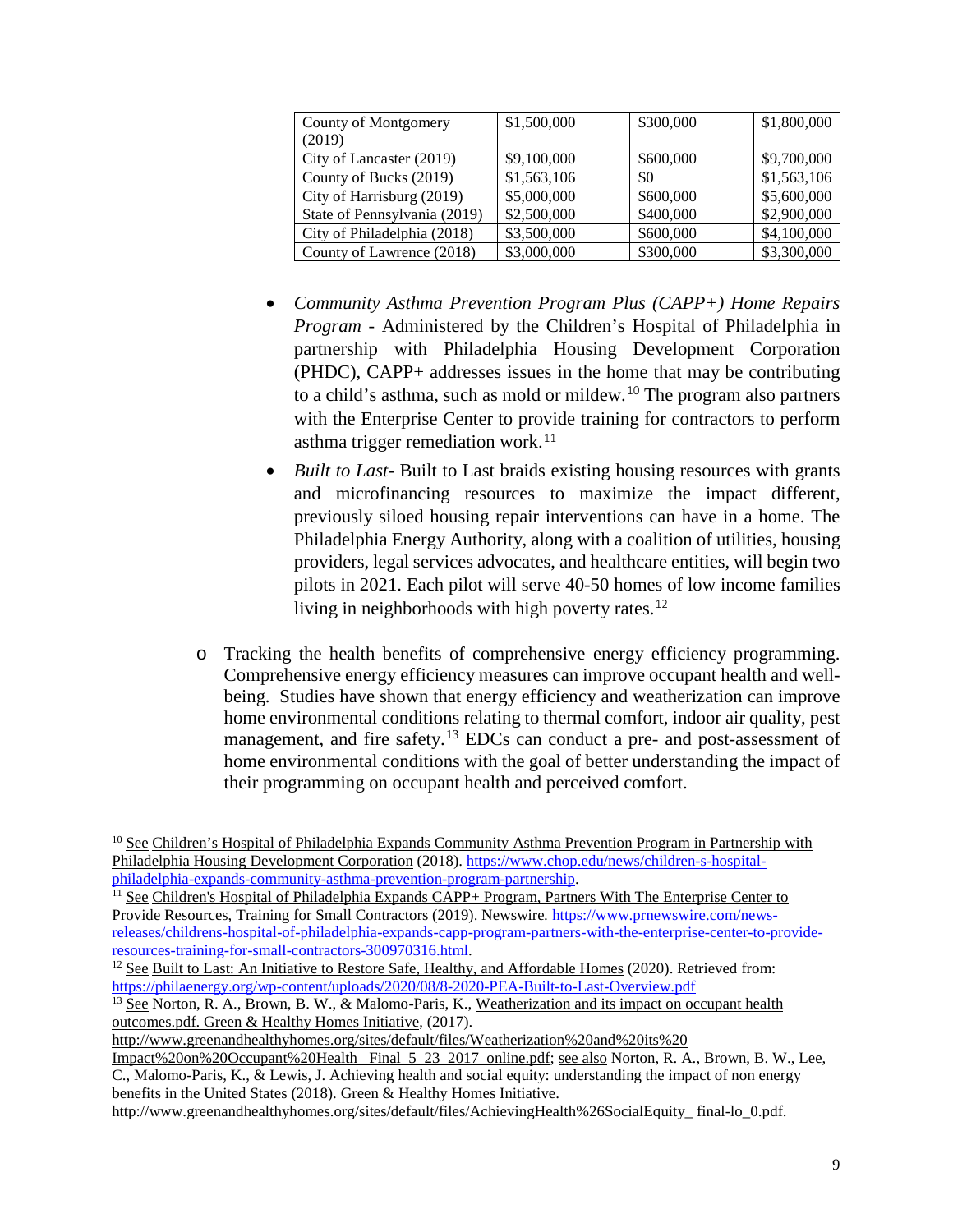# *Specific Comments regarding DLC'S Proposed Phase IV Plan:*

DLC's proposed Phase IV Plan generally notes that it "will refer confirmed low income customers who participate in any of its general residential programs Act 129 low income programs" and coordinate with NGDCs by inviting them to attend Act 129 Stakeholder meetings. (DLC Proposed Plan at 40).

Consistent with our general recommendations above, PA-EEFA recommends that DLC set forth a comprehensive plan for coordination, including more details related to how low income customers will be matched with (not just referred to) other programs, and how DLC will follow up with participants to provide energy efficiency services following remediation of health and safety measures.

PA-EEFA notes also that DLC's budget contains nearly \$2 million for pilot programming with which to test experimental equipment or devices. (DLC Proposed Plan at 113 & 183 T.10). We recommend that DLC implement a pilot health and safety programming, consistent with our general recommendations above, to provide health and safety remediation in homes that would otherwise be deferred from receiving comprehensive energy efficiency measures as a result of conditions in the home. Savings achieved should be carefully tracked to help inform the Commission in determining the savings potential – both in terms of energy reduction and reduced universal service costs.

PA-EEFA appreciates the multipronged approach to marketing proposed by DLC in its Plan; however, this approach remains the same from Phase III. Before approving DLC's proposed Phase IV Plan, DLC should be required to provide additional details, specifically about "educational assets", "community events", and "outreach" plans. In doing so, DLC should explain how its marketing plan is improved from the previous phase.

# *Specific Comments regarding FirstEnergy's Proposed Phase IV Plan:*

FirstEnergy includes some references to addressing health and safety concerns through crossprogram coordination. The Plan states that "[t]he Companies will work with the CSP to ensure efficient program referrals and coordination with the Companies' LIURP, DCED, WAP, and NGDC Programs," (p. 61). The plan offers some specificity with regard to coordination with LIURP, outlining that (1) Act 129 direct install programs and LIURP use the same website and conduct joint marketing; (2) LIURP contractors are engaged to install Act 129 funded measures; (3) customers above 150% of the Federal Poverty Level (FPL) are referred to LIURP (4) customers with electric usage below LIURP thresholds, or otherwise not eligible for LIURP, are referred to Act 129 programs; (5) the program will be coordinated with external programs (e.g. PA Weatherization Advisory Council). (FE Proposed Plan at 138).

FirstEnergy's Plan also mentions an intention to increase awareness of their "whole house" approach to energy efficiency within their LIEEP program by "noting that the program includes health and safety testing and repairs to allow energy saving measures to be installed." FirstEnergy's Plan also contained a list of sub-measures available to residential low income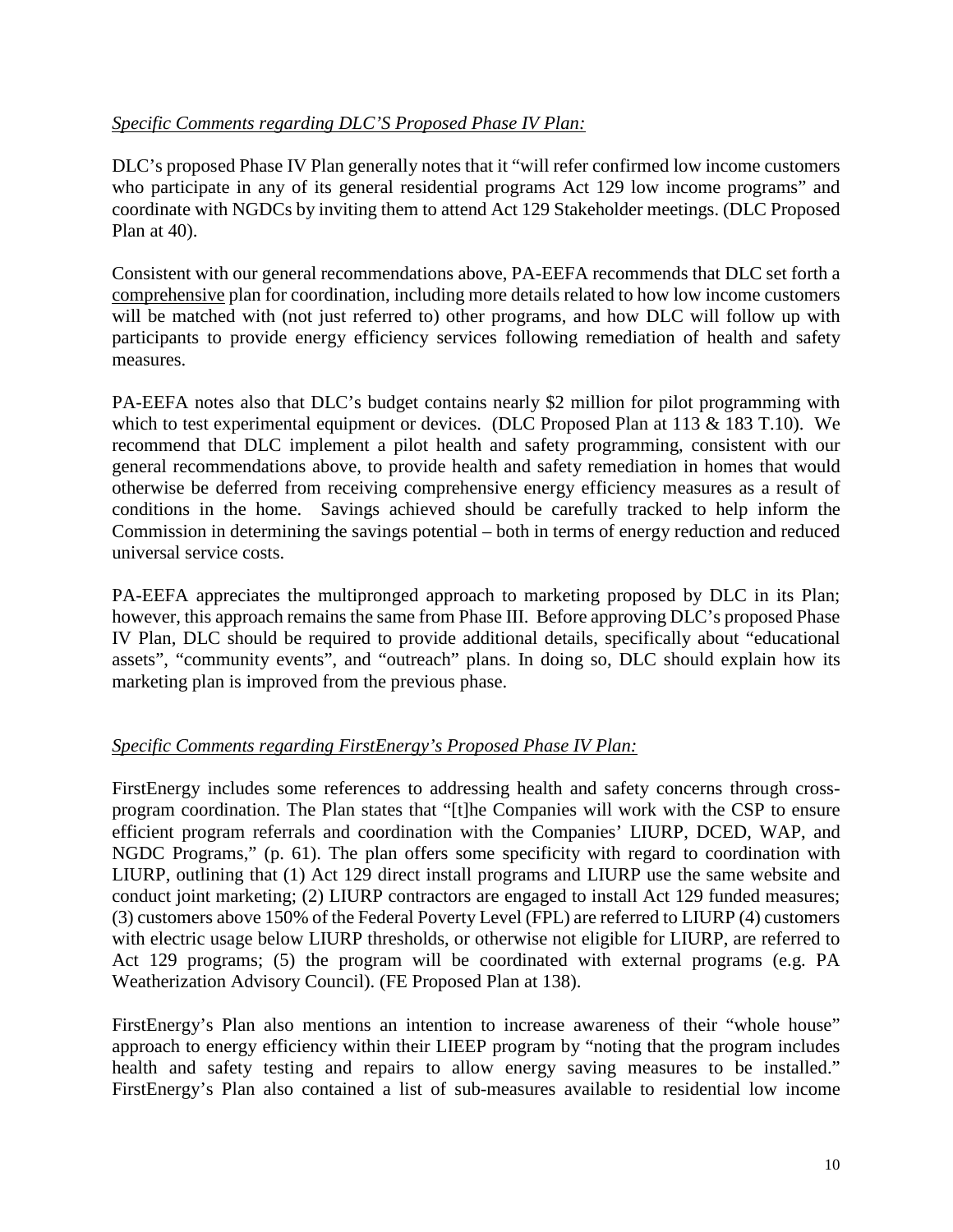customers, which includes the broad category of health and safety measures. (FE Proposed Plan at Table 14). The Company included health and safety information in its customer engagement section as well. (FE Proposed Plan at 61).

We applaud FirstEnergy for including specific mention of health and safety in various parts of its Plan. However, we note that FirstEnergy's Plan still lacks critical details to ensure holistic service delivery. Specifically, the Company does not address how health and safety impediments will be addressed for customers who do not qualify for LIURP. PA-EEFA therefore recommends that FirstEnergy develop a more detailed, clear, and comprehensive plan based in the above recommendations to address household health and safety concerns and alleviate the inequities to access they create.

FirstEnergy's Plan allows it to use up to 2% of its total budget for research, demonstrations, and/or pilot programs. (FE Proposed Plan at 139). Again, consistent with our recommendations above, PA-EEFA recommends that this budget be used to launch a health and safety pilot to remediate health and safety issues in low income homes that would otherwise be deferred from receiving comprehensive energy efficiency measures as a result of conditions in the home. Savings achieved should be carefully tracked to help inform the Commission in determining the savings potential – both in terms of energy reduction and reduced universal service costs.

# *Specific Comments regarding PECO's Phase IV Plan:*

PECO fails to include information in their plan explaining how Act 129 will be coordinated with other programs, other than stating generally that its CSP will "continue collaborating with other programs coordinate and deliver comprehensive efficiency services."[14](#page-10-0) (PECO Proposed Plan at 51).

PECO notes in its Plan that "complementary programs include the Low Income Usage Reduction Program, Philadelphia Gas Works, and Philadelphia Water Department." (PECO Proposed Plan at 51). But it does not elaborate on *how* it intends to coordinate with these programs, and fails to indicate any intention to coordinate with any other weatherization programs (such as WAP) or the many healthy housing programs in PECO's service territory – some of which are mentioned above.

To adequately address health and safety concerns and inequities, the Company should be required to develop a comprehensive, cross-program plan to address health and safety issues in low income homes that prevent delivery of comprehensive energy efficiency programming, consistent with the above recommendations. The plan should include specific steps PECO will take to streamline enrollment with these "complementary" programs to reduce duplication of services and measures, and to ensure that low income households receive holistic energy reduction services.

PECO's proposed Phase IV Plan includes up to 5% of its total budget for "research and development." (PECO Energy Co. Statement 2 at 10; PECO Proposed Plan at 119, 134, 142). While it is unclear from PECO's proposed Plan how much is included in its research and development budget, it appears the budget could be as high as \$13.5 million.

<span id="page-10-0"></span> <sup>14</sup> PECO EE&C Plan at 51.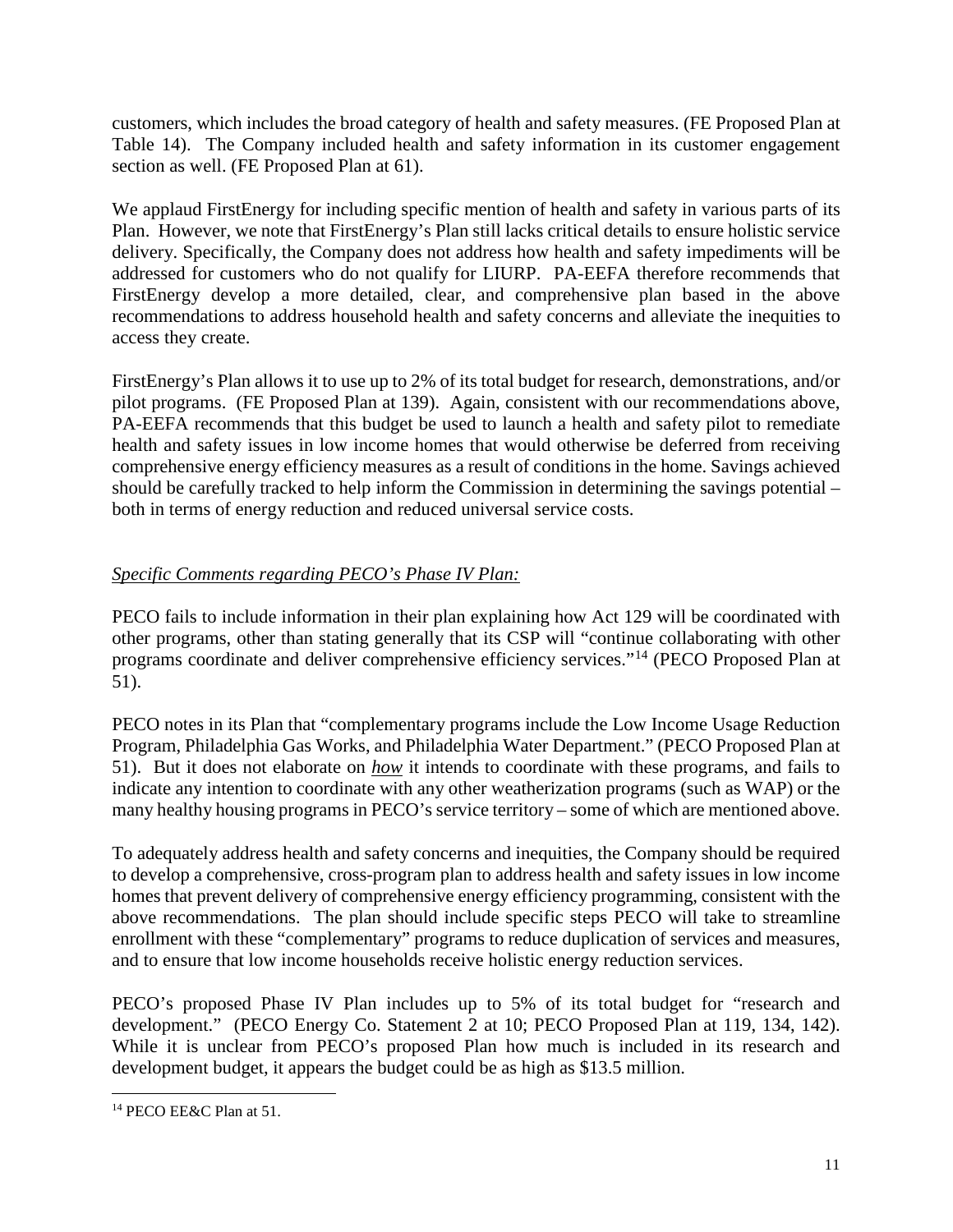Consistent with our above recommendations, PA-EEFA recommends that PECO use a portion of this substantial research and development budget to establish a health and safety pilot to remediate health and safety issues in low income homes that would otherwise be deferred from receiving comprehensive energy efficiency measures as a result of conditions in the home. Savings achieved should be carefully tracked to help inform the Commission in determining the savings potential – both in terms of energy reduction and reduced universal service costs.

#### *Specific Comments regarding PPL's Phase IV Plan:*

PPL fails to include information in their Plan about how Act 129 will be coordinated with other programs and does not adequately address health and safety concerns or the inequities in access they create. In fact, the Company explicitly *prohibits* service where health or safety issues are identified in the household.

PPL should be required to integrate a comprehensive plan to address health and safety in households to eliminate this barrier to access, consistent with our above recommendations.

PA-EEFA notes that PPL's proposed Plan includes \$6 million in funding for experimental projects. (PPL Proposed Plan at 152). We recommend that the Commission require PPL to establish a pilot program to remediate health and safety issues in low income homes that would otherwise be deferred from receiving comprehensive energy efficiency measures as a result of conditions in the home. Savings achieved should be carefully tracked to help inform the Commission in determining the savings potential – both in terms of energy reduction and reduced universal service costs.

#### **2. Improve Focus on Direct Installation**

PA-EEFA submits that the Act 129 Phase IV Plans should include a greater focus on direct installation components (i.e., installers go to a home and install equipment). Direct install measures are important for all customers, but especially for low income customers, as these programs allow for easier customer adoption and participation. Direct installation programs often serve as a customer's introduction to energy efficiency and can be used as a first step toward more comprehensive, expensive measures that have a greater long-term impact (e.g., HVAC systems). Most customers are unable to perform simple but impactful usage-reducing actions, such as reducing fan speed, changing filters, wrapping pipes, and improving building shells without a direct installation component. Direct install programs are especially important for low income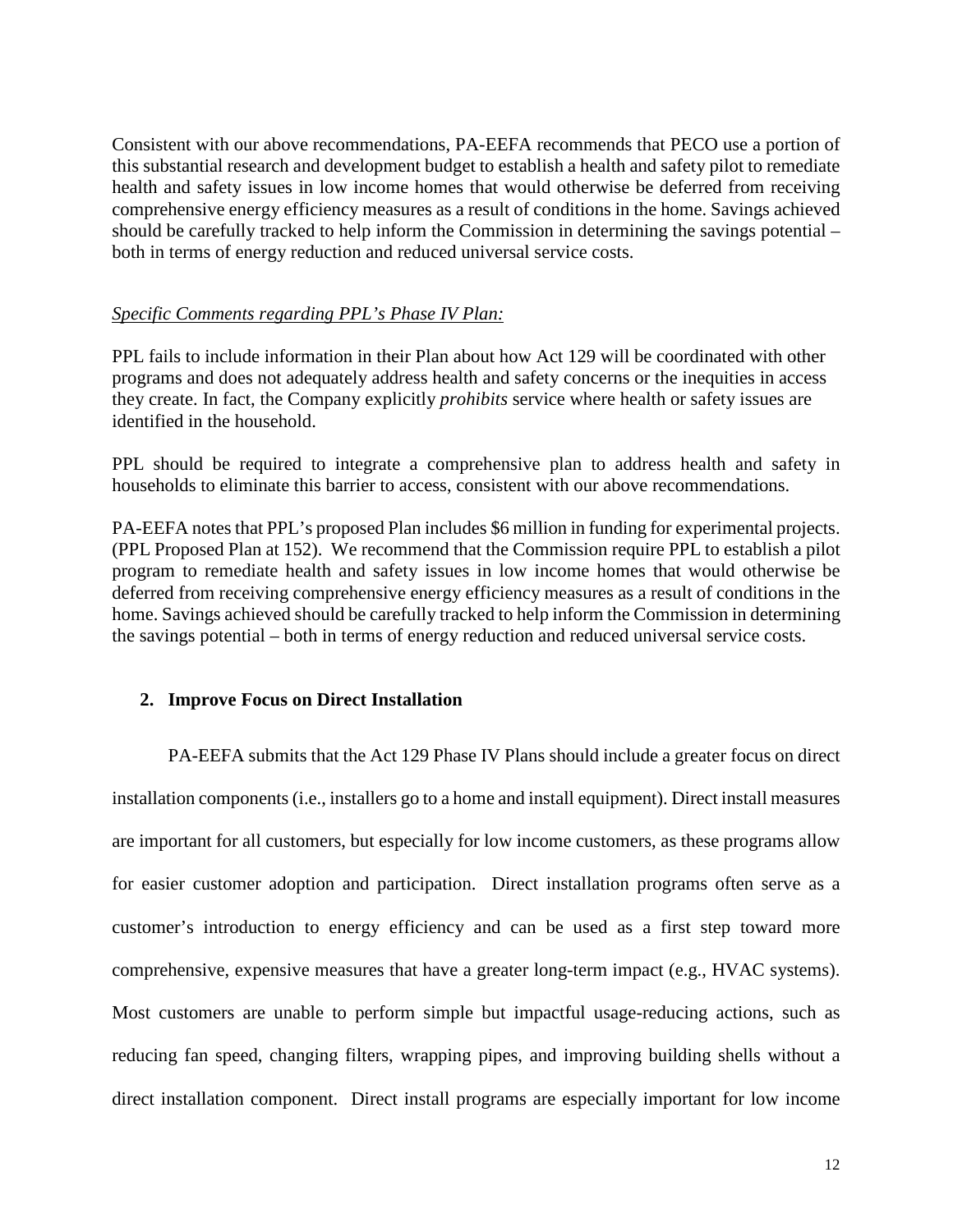customers who lack the resources to hire someone to install equipment, even if the equipment itself is free.

EDCs rely on the implementation of energy efficiency measures in homes and buildings to achieve their Act 129 savings. The most meaningful and long-lasting savings will come from direct install measures, rather than behavioral, lighting, or other self-installed measures which – by comparison – are relatively short lived and do not result in meaningful bill reductions that help improve energy affordability. PA-EEFA submits that direct installation of the measures should be part of the portfolio for residential *and* commercial customers (especially for multifamily commercial buildings) to ensure the proposed savings targets are achieved and Act 129 is implemented as envisioned.

To achieve greater focus on direct installation programming, PA-EEFA generally recommends the Commission require each of the EDCs to amend their Phase IV Plans as follows:

- Direct each EDC to revise their Phase IV Plans to achieve an average expected useful life of measures within a target range for each completed job to balance the reach of shorterlived measures (such as lighting) with the benefits of longer-term measures (e.g. HVAC, weatherization, and water heating).
- Direct EDCs to utilize short-lived measures to prompt the adoption of long-lived measures (i.e. home energy reports that drive adoption of deeper usage savings through targeted monitoring and marketing).

# *Specific Comments regarding DLC's Phase IV Plan:*

DLC lists a number of direct install measures that are available under LIEEP. Program participants will first be scheduled for a virtual assessment or in-home energy audit that will include direct install measures. When virtual, the measures will be drop-shipped to customers in the form of an energy efficient kit and customers may be referred to direct installation of eligible HVAC, water health, health & safety, and insulation/air sealing measures (DLC Proposed Plan at 41).

PA-EEFA is concerned that DLC's list of measures available for low income consumers includes many lighting/power strip measures and few deep savings measures, and does not prioritize or indicate that measures will be implemented in a comprehensive manner.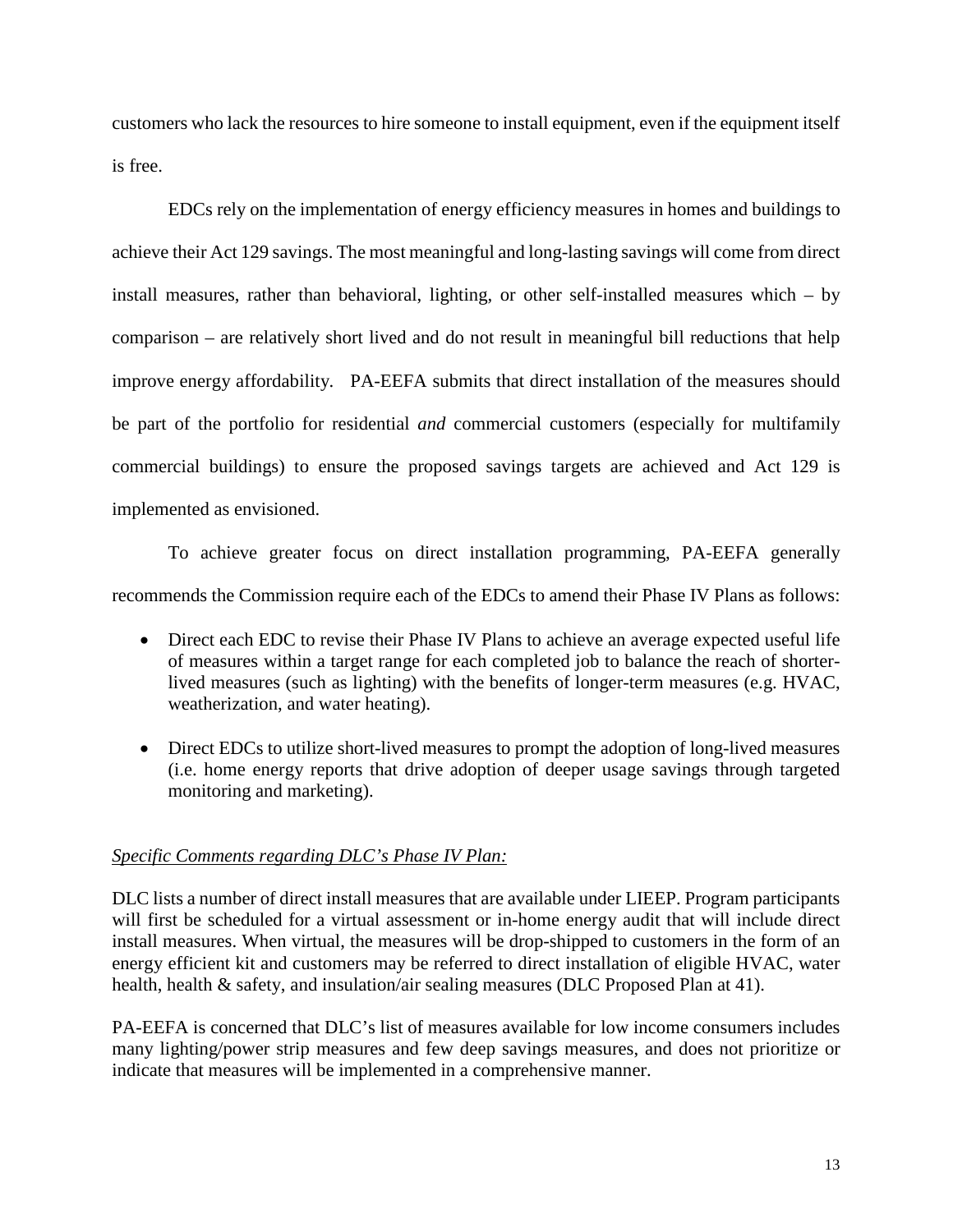Consistent with our general recommendations above, PA-EEFA submits that DLC should be required to adjust its mix of measures to rely less on lighting and power strips, and more on building shell measures, appliance replacement, and HVAC repairs or replacement. In turn, DLC should increase the number of direct installations, and reduce the number of virtual kits sent to homes for self-installation.

## *Specific Comments regarding FirstEnergy's Phase IV Plans:*

FirstEnergy indicates that its general residential Energy Efficient Homes Program includes direct install measures; however, the Companies fail to delineate these measures or set forth a comprehensive plan related to the same. (FirstEnergy Proposed Plan at 36). It appears as though FirstEnergy's Plan also fails to include direct install measures through its low income program.

Moreover, while FirstEnergy's Plan appears to include some (limited) deeper savings measures within its low income program, the Plan includes a customer contribution for many of these deeper savings measures. Given the very low level of household income required to qualify for low income programming, it is unlikely that low income households will be able to access these deeper savings measures.

FirstEnergy should be required to revised its Phase IV Plan to include direct installation for low income households that emphasizes comprehensive measures that maximize usage reduction available to participating households. FirstEnergy should also be required to improve the availability of deeper, longer lasting efficiency measures that will produce meaningful bill savings, and should eliminate the customer cost contribution for all available low income measures.

# *Specific Comments regarding PECO's Phase IV Plan:*

In its proposed Plan, PECO acknowledges that "[t]he foundational element of the [low-income eligible] Program is a direct install whole home solution… which provides direct installation of EE measures at no charge," but does not adequately outline its plans to implement direct installation measures. (PECO Proposed Plan at 10). Additionally, the program participation for deeper savings measures is unacceptably low compared to its number of low income customers. (PECO Proposed Plan at 59).

PA-EEFA submits that PECO should be required to set forth a detailed plan related to direct installation that emphasizes comprehensive, deeper savings measures that maximize both usage reduction available to households and participation for eligible households.

# *Specific Comments regarding PPL's Plan:*

PPL indicates that they provide "a variety" of direct install measures such as lighting, water aeration, and weatherization for low income customers, and describes how in-home assessments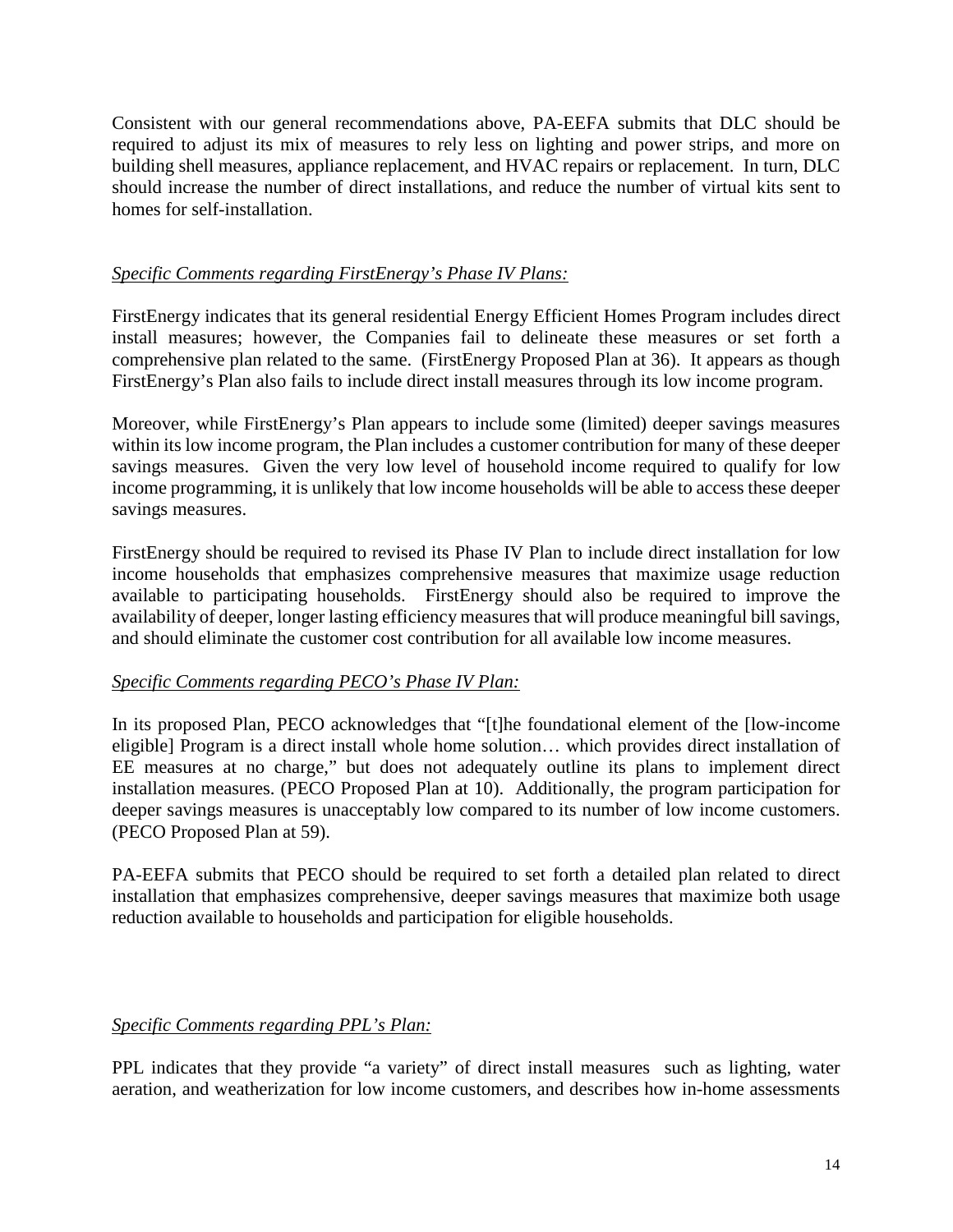provide education and lead to direct-install energy efficient measures at no cost to low income customers. (PPL Proposed Plan at 8, 11, 57). However, the Company does not adequately outline its plans to implement direct installation measures, and appears to rely heavily on the delivery of kits and virtual home audits.

It also appears as though PPL's low income program is primarily reliant on lighting and low-flow water devices to achieve its low income savings requirements (again, through the delivery of kits). (PPL Proposed Plan at T.35). These devices have a minimal impact on bill savings compared to building shell and HVAC measures that produce deeper, longer-lasting savings. In fact, it does not appear as though PPL's Plan includes any building shell measures at all. (PPL Proposed Plan at T.35).

Consistent with our above recommendations, PPL should be required to revise its proposed Plan to include a greater emphasis on direct installation of comprehensive measures that maximize usage reduction and bill savings to low income program participants.

#### **3. Improve Comprehensiveness of Programming to Provide Deeper, Long-term Savings**

The most inefficient homes in Pennsylvania inherently have the greatest potential for energy use reduction, which can be achieved with the provision of comprehensive, long-lasting, deep-savings measures such as air sealing, insulation, and repair or replacement of windows and HVAC systems. EDCs must offer more comprehensive programs that center on whole-home and whole-building solutions, rather than focus on low-cost, low-savings measures like light bulbs and faucet aerators.

Simply presenting a mix of baseload measures, as the EDCs have done in their Phase IV plans, is not adequate to achieving truly comprehensive programs. *Comprehensive* should be defined as whole-home and whole-building solutions, which "seek to maximize the installation of energy efficiency measures in existing homes while also assuring that building durability and occupant health and safety are fully addressed."[15](#page-14-0) To be truly comprehensive, a utility cannot simply offer a list of available measures – it must offer and provide them in an actionable and

<span id="page-14-0"></span><sup>&</sup>lt;sup>15</sup> ACEEE, Grevatt, Hoffman, Hoffmeyer & Neme, Keys to the House: Unlocking Residential Savings with Program Models for Home Energy Upgrades (2016)[, https://www.aceee.org/files/proceedings/2016/data/papers/2\\_693.pdf.](https://www.aceee.org/files/proceedings/2016/data/papers/2_693.pdf)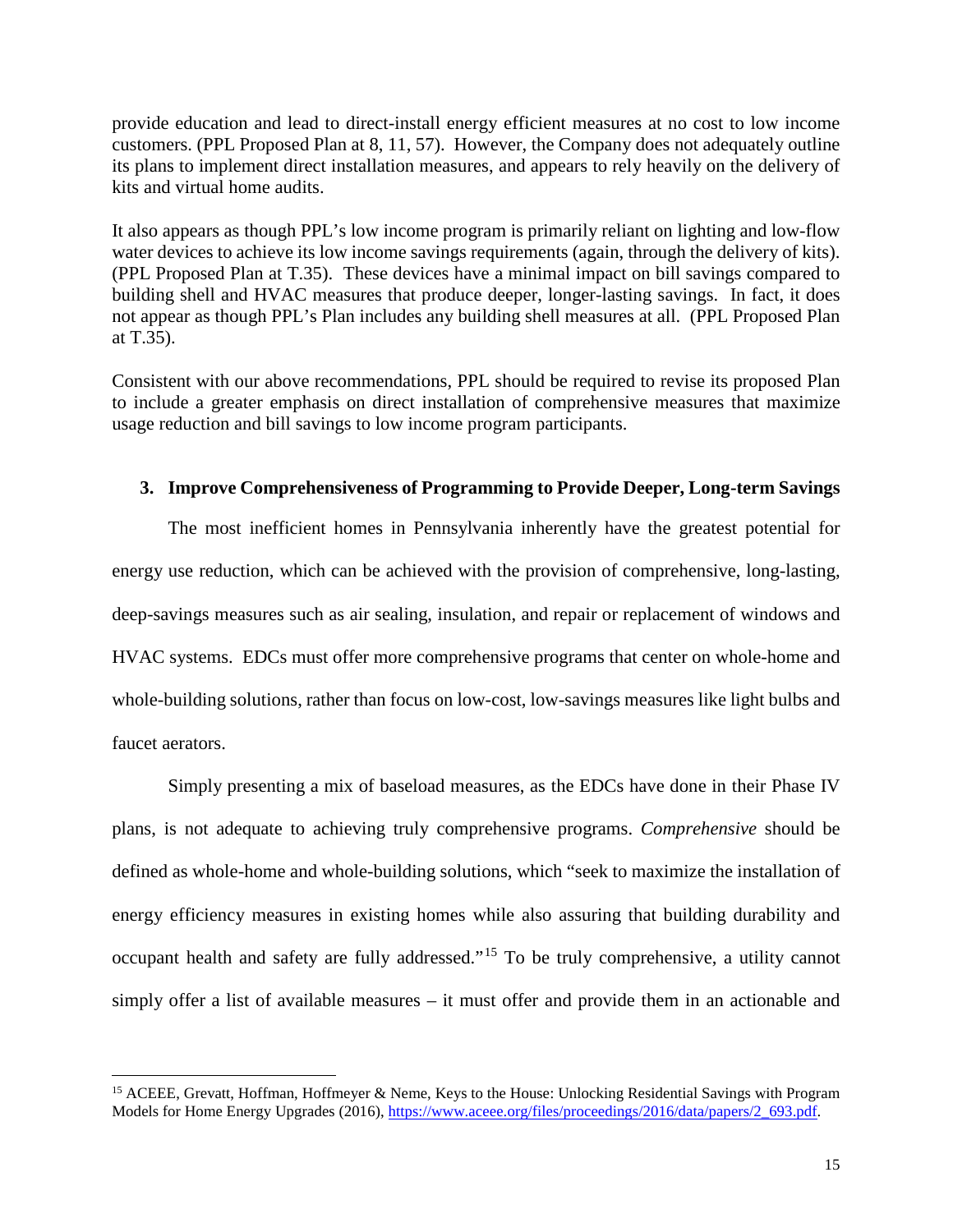approachable format that encourages adoption by a program participant. A genuinely comprehensive program will look at all aspects of the building, include a mix of shell improvements with other efficiency measures, and build upon measures as they are implemented to deliver meaningful and measurable usage reduction and bill savings.

Many residential customers are unaware of the connection between improved efficiency and improved home comfort as it relates to their energy usage. As a guiding principle, direct installation should act as a gateway to the customer's house, at which point the EDCs should provide the customer a full list of cost-effective measures and implement all that are available and appropriate for the household.

By comparison, the New Jersey BPU Energy Efficiency Order, released in June 2020, required utility programs to assess whole building structures and systems and encourage customers to consider a holistic approach to energy efficiency as well as provide opportunities for customers who are "unwilling" or "unable" to do so.<sup>16</sup> This Order required NJ Companies to center their programs on holistic measures that build off customer interactions, such as using a Quick Home Energy Check Up (QHEC) or Home Performance with Energy Star and Home Energy Reports to identify other issues in the building. Following this model, Pennsylvania Companies should be required to offer one program per customer segment that centers on comprehensive savings and deeper energy-saving measures.

The PUC allows for flexibility in the cost effectiveness test by requiring EDCs to apply it only at the portfolio level to allow inclusion of deeper measures and widely accessible

<span id="page-15-0"></span><sup>&</sup>lt;sup>16</sup> See In The Matter Of The Implementation Of P.L. 2018, c. 17 Regarding The Establishment Of Energy Efficiency And Peak Demand Reduction Programs, et al; Order Directing The Utilities To Establish Energy Efficiency And Peak Demand Reduction Programs ("CEA Order"), BPU Docket Nos. QO19010040; QO19060748; and QO17091004. (June 10, 2020), page 10. ("The program(s) should provide comprehensive EE opportunities for existing residential buildings; at a minimum, the program(s) should include EE incentives for whole home EE solutions, prescriptive incentives, and efficient products (including retail products, with a midstream product component and appliance rebates")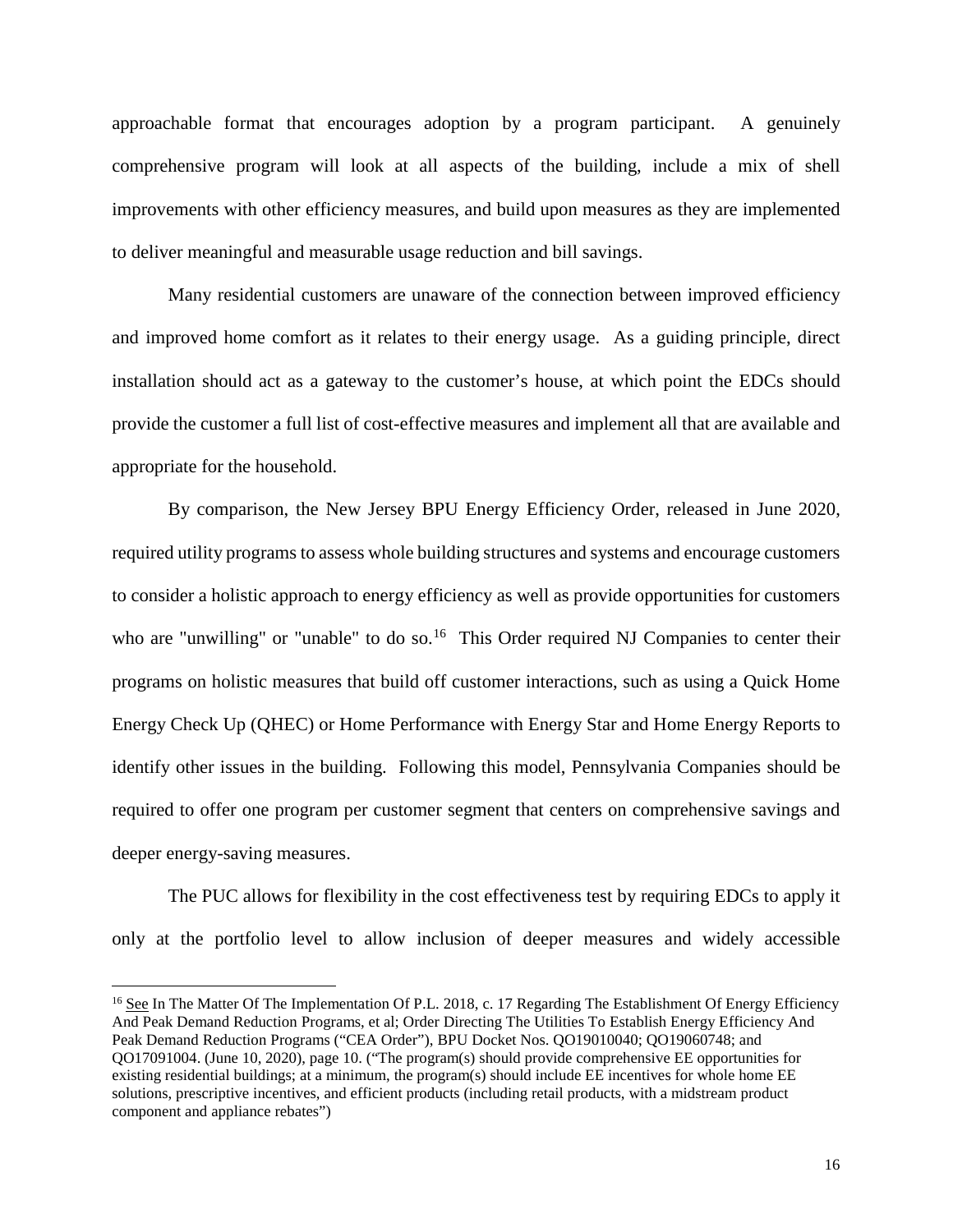programming capable of reaching populations that would not otherwise have access to energy efficiency programming. In its Phase IV Implementation Order, the Commission emphasized its expectation that EDCs adopt more comprehensive programs, and set lower overall savings requirements compared to Phase III to enable EDCs to fulfill this expectation. The Commission explained that its Phase IV potential study included higher acquisition costs to account for increased reliance on deeper, more comprehensive measures:

Though the Commission recognizes that the Phase IV acquisition costs are indeed higher than past acquisition costs, this is driven by two well-justified elements of the EEPDR MPS. First, a sizable share of low-cost savings in prior phases have been driven by residential lighting measures, *which are expected to play a very limited role in Phase IV* and were modeled as such. Second, though the Commission acknowledges it is possible to design programs that capture savings at a lower average acquisition cost in Phase IV than modeled by the results of the EEPDR MPS, di*recting the EDCs to do so would be in contravention of the Commission's stated encouragement for EDCs to pursue comprehensive portfolios with a greater focus on longer-lived, deeper-savings measures*. The EEPDR MPS included a comprehensive mix of measures to reflect this Commission position.[17](#page-16-0)

The Commission was explicit in its Implementation Order that it expected EDC Phase IV Plans to adhere to its preference for more comprehensive programs offering deeper, long-lasting savings, and "encourage<sup>[d]</sup> stakeholders to engage in proceedings related to those plans."<sup>[18](#page-16-1)</sup> PA-EEFA is engaged in this proceeding for this very reason: To ensure that Phase IV Act 129 programming is truly comprehensive, offering long-lived, deep-savings measures.

To improve the comprehensiveness of Act 129 programs, PA-EEFA recommends that the Commission require each of the EDCs to amend their proposed Phase IV Plans in the following ways:

<span id="page-16-0"></span><sup>&</sup>lt;sup>17</sup> Phase IV Implementation Order at 15.

<span id="page-16-1"></span><sup>18</sup> Phase IV Implementation Order at 15.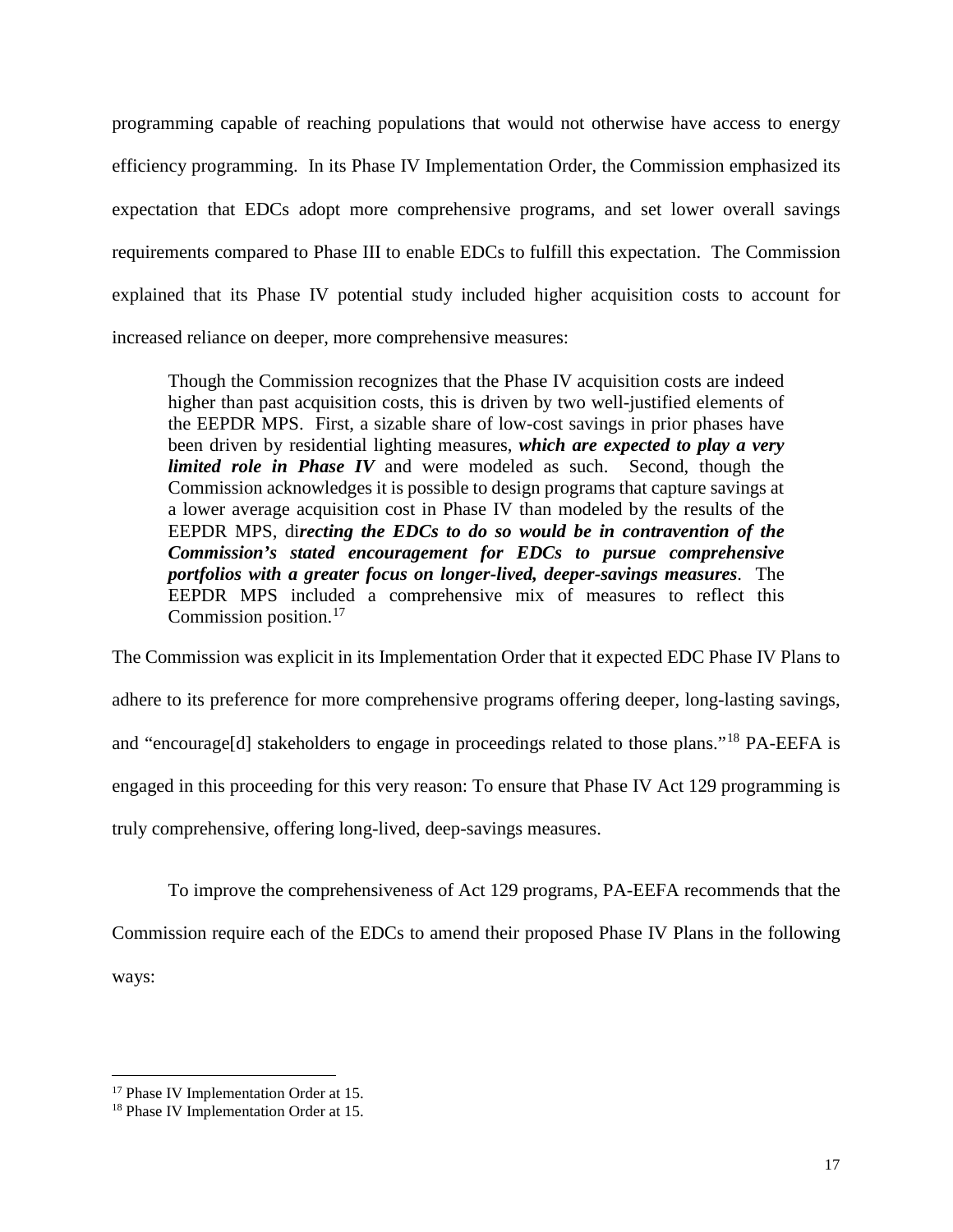- For low income programs, incorporate a standard that dictates all appropriate measures be installed, as opposed to the current practice of merely listing available measures and allowing the EDCs to install limited measures based on ease of implementation.
- Require the EDCs to offer more than just upstream incentives. Midstream incentives and worker training programs are essential to provide the workforce needed to ensure successful implementation of comprehensive programs. Comprehensive programs need to simultaneously incentivize customers and build the workforce to perform and install these measures.
- Require that EDCs to adjust their Plans to more appropriately prioritize direct installation, as discussed in the prior section, and to ensure a balance between basic short-lived measures and deeper, more impactful measures. Comprehensive programs should focus less on measures such as installing light bulbs and home energy reports, and should instead emphasize measures such as the improvement of building shells and HVAC. Utilities in Pennsylvania have historically *over*invested in short-lived measures with lower first-year savings costs compared to potential, and conversely *under*invested in long-lived measures with higher first-year savings costs compared to potential.<sup>[19](#page-17-0)</sup>

# *Specific Comments regarding DLC's Phase IV Plan:*

DLC indicates that their upstream, downstream, and midstream incentives and their Residential sector programs as a whole "demonstrate [DLC's] commitment to providing comprehensive measures to under-served markets." (DLC Statement 1 at 11). While DLC indicates that they provide downstream and midstream incentives, it is unclear whether and to what extent program participants will receive a comprehensive mix of measures capable of achieving deep, long-lasting savings - especially within its low income program.

Consistent with our general recommendations, and the specific recommendations in the last section, PA-EEFA recommends that the Commission require DLC to adopt an explicit standard that it will install all appropriate energy saving measures in a given home. We also recommend that DLC improve its mix of measures to rely less on savings driven by lighting and water measures, and more on savings driven by appliance replacements, building shell measures, and HVAC repair and replacements.

#### *Specific Comments regarding FirstEnergy's Phase IV Plan:*

FirstEnergy indicates that they provide upstream, downstream, and midstream incentives and offers a comprehensive list of measures (FE Proposed Plan at 49). However, the Companies fails to prioritize more comprehensive and deeper, long-lived measures or clarify the extent to which it will provide such incentives for low-income customers.

<span id="page-17-0"></span><sup>&</sup>lt;sup>19</sup> See KEEA Comment on Act 129 Phase IV plans, page 11, Table 4 and Table 5.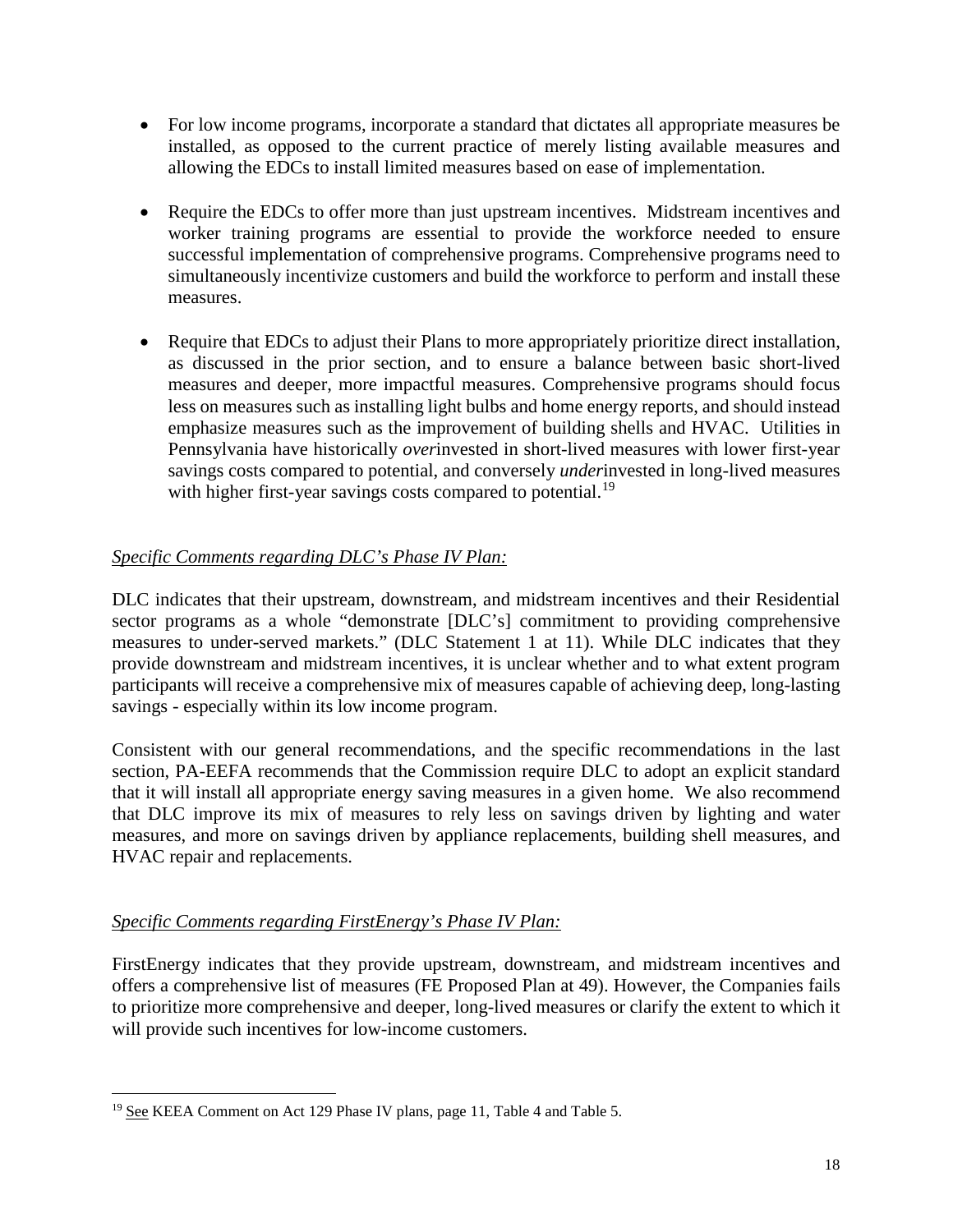In addition to the general recommendations addressed above, FirstEnergy should draw upon the example set by JCP&L, a FirstEnergy Company in New Jersey, which offers a QHEC and Home Performance with Energy Star Program that offers consumers immediate audits and savings and an energy efficient savings plan for their whole home. The Company should consider this and the above recommendations to make improvements to its Plan to emphasize deeper, long-lived measures, and should explain how it will continue to grow the workforce needed for successful comprehensive programs.

*Specific Comments regarding PECO's Phase IV Plan:*

PECO indicates that it provides upstream, downstream, and midstream incentives, including trade ally and distributor coordination (see Section 3.2). However, PECO fails to prioritize more comprehensive and deeper, long-lived measures or clarify the extent to which it will provide such incentives for low-income customers.

PA-EEFA recommends that PECO make improvements to its Plan to prioritize deeper, long-lived measures, especially within its low income programs, and explain how it will continue to grow the workforce needed for successful comprehensive programs - consistent with the recommendations addressed above.

## *Specific Comments regarding PPL's Phase IV Plan:*

PPL indicates that it provides comprehensive measures and midstream/downstream incentives, including rebates for a range of measures for both residential and low income consumers. (PPL Proposed Plan at 41, 64). However, the Company fails to prioritize more comprehensive and deeper, long-lived measures or the extent to which it will provide such incentives for low-income customers. As noted in the last section, it appears most of the savings from PPL's low income programs will come from very basic, low savings measures like light bulbs and water flow devices. The Company should be required to revise its Plan to place a greater emphasis on deeper, longlived measures and explain how it will continue to grow the workforce needed for successful comprehensive programs.

# **4. Improved Multifamily Housing Provisions**

Multifamily residential buildings provide subsidized affordable housing to 181,390 families in Pennsylvania, and new multifamily buildings are one of the fastest growing commercial real estate sectors in the state.<sup>20</sup> As shown in Attachment A to these Comments, there are tens of thousands of multifamily apartments in every service territory across the state.

<span id="page-18-0"></span><sup>&</sup>lt;sup>20</sup> Data from National Housing Preservation Database (NHPD), [https://nhpd.preservationdatabase.org/Account/Login?ReturnUrl=%2FAccount.](https://nhpd.preservationdatabase.org/Account/Login?ReturnUrl=%2FAccount)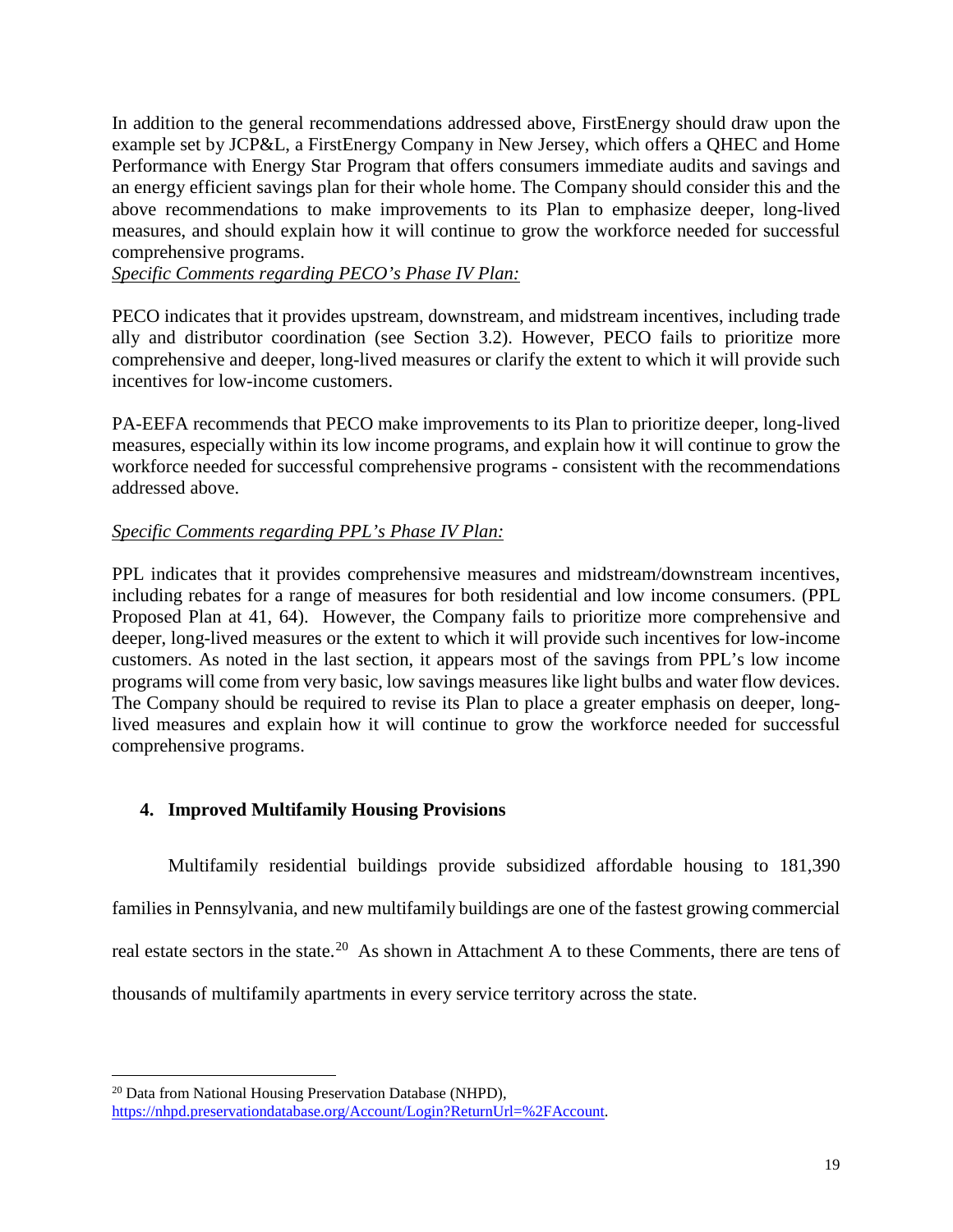The National Association of State Energy Officials succinctly explains the importance of providing comprehensive energy efficiency programming for affordable multifamily buildings to achieve a number of critical public policy goals:

Nearly 40 million people live in multifamily rental housing in the United States. Multifamily properties, many of which were built decades ago, are significantly more likely than single-family, owner-occupied homes to be energy inefficient, leading to higher bills and energy cost burdens for residents. Even as multifamily housing starts grow, only a small fraction of units - approximately 1 in 10 - would be considered affordable for most U.S. renters. For low-income and minority tenants, the share of their income devoted to energy bills can be as high as 7.2%, which can have negative effects on physical and mental health, housing stability, and productivity.

Energy efficiency programs tailored for multifamily affordable housing could cut energy usage drastically and reap enormous benefits supporting equitable access to energy efficiency programs, resident health, and the preservation of affordable housing. A 2017 report by the American Council for an Energy-Efficient Economy (ACEEE) estimates that multifamily energy efficiency has the potential to result in \$3.4 billion in savings per year.

Despite this enormous opportunity and potential, programs advancing multifamily energy efficiency receives a disproportionately low share of utility ratepayer and state program investment, and lower participation and adoption rates than single family households.<sup>[21](#page-19-0)</sup>

Multifamily energy efficiency programs represent a significant area for usage reduction in Pennsylvania, and an important component of Phase IV programs. A common barrier to fully serving the multifamily housing sector is the ability to provide meaningful incentives, which is further complicated when accounting for the need to split incentives between building owners and

<span id="page-19-0"></span> $21$  National Association of State Energy Officials, Energy Efficiency in Multifamily Buildings, [https://www.naseo.org/issues/buildings/multifamily#:~:text=A%202017%20report%20by%20the,billion%20in%20s](https://www.naseo.org/issues/buildings/multifamily#:%7E:text=A%202017%20report%20by%20the,billion%20in%20savings%20per%20year) [avings%20per%20year.](https://www.naseo.org/issues/buildings/multifamily#:%7E:text=A%202017%20report%20by%20the,billion%20in%20savings%20per%20year)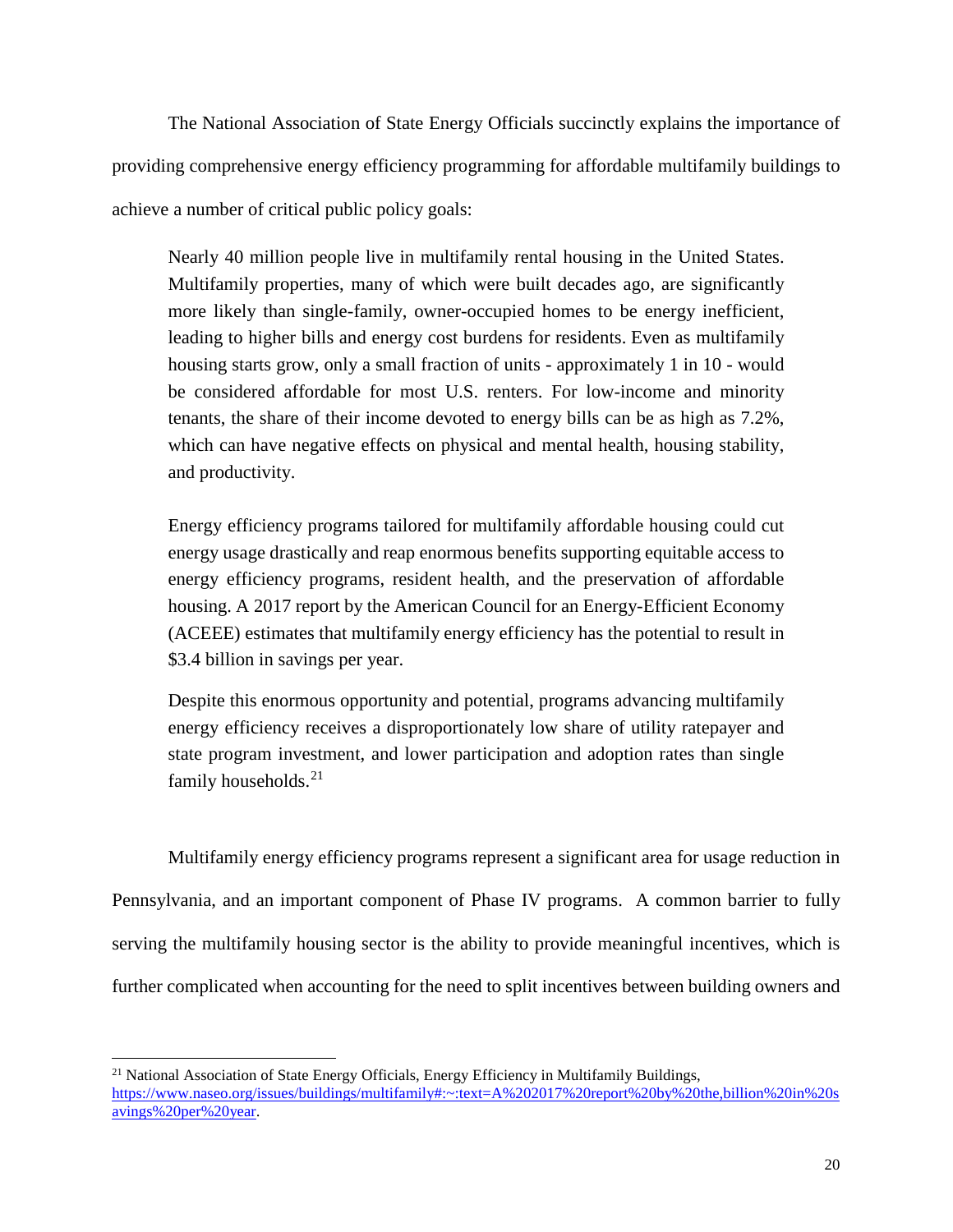tenants. Without adequate incentives, building owners and tenants are unlikely to adopt energy efficiency measures. This is particularly problematic for low-income tenants, who may lack the means to implement energy saving measures on their own. If building owners decline to install energy saving measures, low-income tenants may be further disadvantaged by denial of the improved energy affordability and home comfort that would be provided by those measures. It is also a problem for affordable housing owners, which often operate with marginal budgets that do not allow for capital expenditures necessary for adoption of building-wide energy efficiency improvements.

To improve multifamily housing programs in Phase IV, EFFA PA recommends that the Commission require EDCs to revise their Phase IV Plans as follows:

- Include a specific budget line and projected participation rates for both individually metered and master-metered multifamily buildings.
- Improve cost sharing for low income multifamily building owners and operators to ensure that this unique and underserved housing type is able to participate in comprehensive efficiency programming that serves both common areas and tenant units.

# *Specific Comments regarding DLC's Phase IV Plan:*

DLC's proposed Plan indicates that its low income program (LIEEP) is available to low income customers who reside in multi-family housing. (DLC Proposed Plan at 31.) Multifamily property owners/managers are eligible for cost-share common area lighting and management-owned appliance recycling/replacement measures. (DLC Proposed Plan at 39.) DLC's multifamily housing audit/retrofit program provides services that includes energy efficiency audits, technical assistance for measure level project review and bundling, property aggregation, contractor negotiation and equipment bulk purchasing. (DLC Proposed Plan at 114.)

DLC notes that cost sharing for MF owners and managers is not standardized, but assessed on a case by case basis. DLC should work towards eliminating cost sharing for all eligible owners and managers with eligible property, and should set a maximum threshold for cost-sharing that is no greater than 20% of the measure cost. This will reduce existing barriers to access for low income housing providers, which in turn will help preserve the integrity and availability of low income housing over the longer term.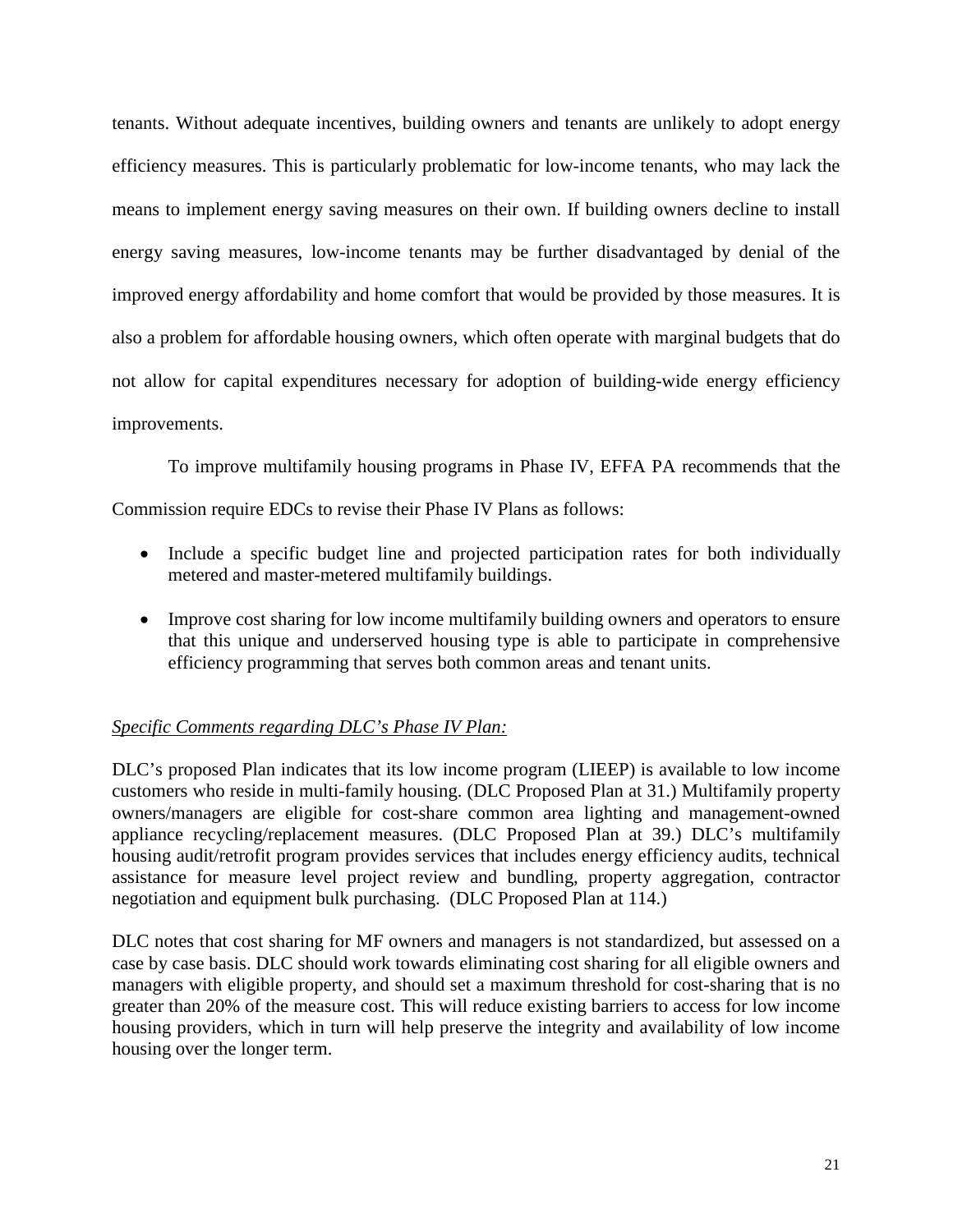# *Specific Comments regarding FirstEnergy's Plan:*

FirstEnergy's multifamily subprogram provides energy efficiency education to both multifamily building owners and building tenants while completing energy assessments, installing standard energy savings measures, and recommending energy efficiency improvements. This subprogram may provide financial incentives towards the installation of audit-recommended comprehensive energy savings opportunities, including prescriptive equipment replacement and custom retrofit projects (FE Proposed Plan at 49). To ensure the success of its multifamily programs, the Companies should provide a separate budget line for these programs and should develop an integrated plan for increased cost sharing, as per above recommendations.

Additionally, the Companies' propose to achieve almost no savings from master metered multifamily properties. (FE Proposed Plan at Appendix B, Table 8). The Companies need to place a greater focus on specifically addressing this subgroup of multifamily properties as they are disproportionately occupied by low income tenants and are largely underserved by energy efficiency programs due to landlord permission and cost sharing issues.

## *Specific Comments regarding PECO's Phase IV Plan:*

PECO's Income-Eligible Program includes opportunities for income-eligible customers living in multifamily buildings, including measures designed for both customers' residences and common areas, whether master metered or individually metered. (PECO Proposed Plan at 10). PECO anticipates that 97,421 MWh of the overall forecasted savings will come from LI-targeted programs and LI-verified participants in multifamily housing programs, representing approximately 7.1% of PECO's Phase IV target. (PECO Statement 3 at 3-4). PECO's multifamily component includes collaboration with program managers, building owners, and building management; direct install measures; and educational materials. It targets high impact, income eligible multifamily sites. In addition to these measures, PECO should develop an integrated plan for increased cost sharing, as per above recommendations.

# *Specific Comments regarding PPL's Phase IV Plan:*

PPL indicates that it has "designed many of its program components to address energy efficiency within multifamily housing units for owners and renters, including those units that are mastermetered and individually metered and that have low-income and non-low-income residents." (PPL Proposed Plan at 14). Low income residents in individually metered multifamily units will be eligible for all measures provided in low income assessments (though some measures may require landlord approval). Common space in multifamily building will be treated separately through PPL Electric Utilities' Non-Residential Program. To ensure the success of its multifamily programs, the Company should provide a separate budget line for these programs and should develop an integrated plan for increased cost sharing, as per above recommendations.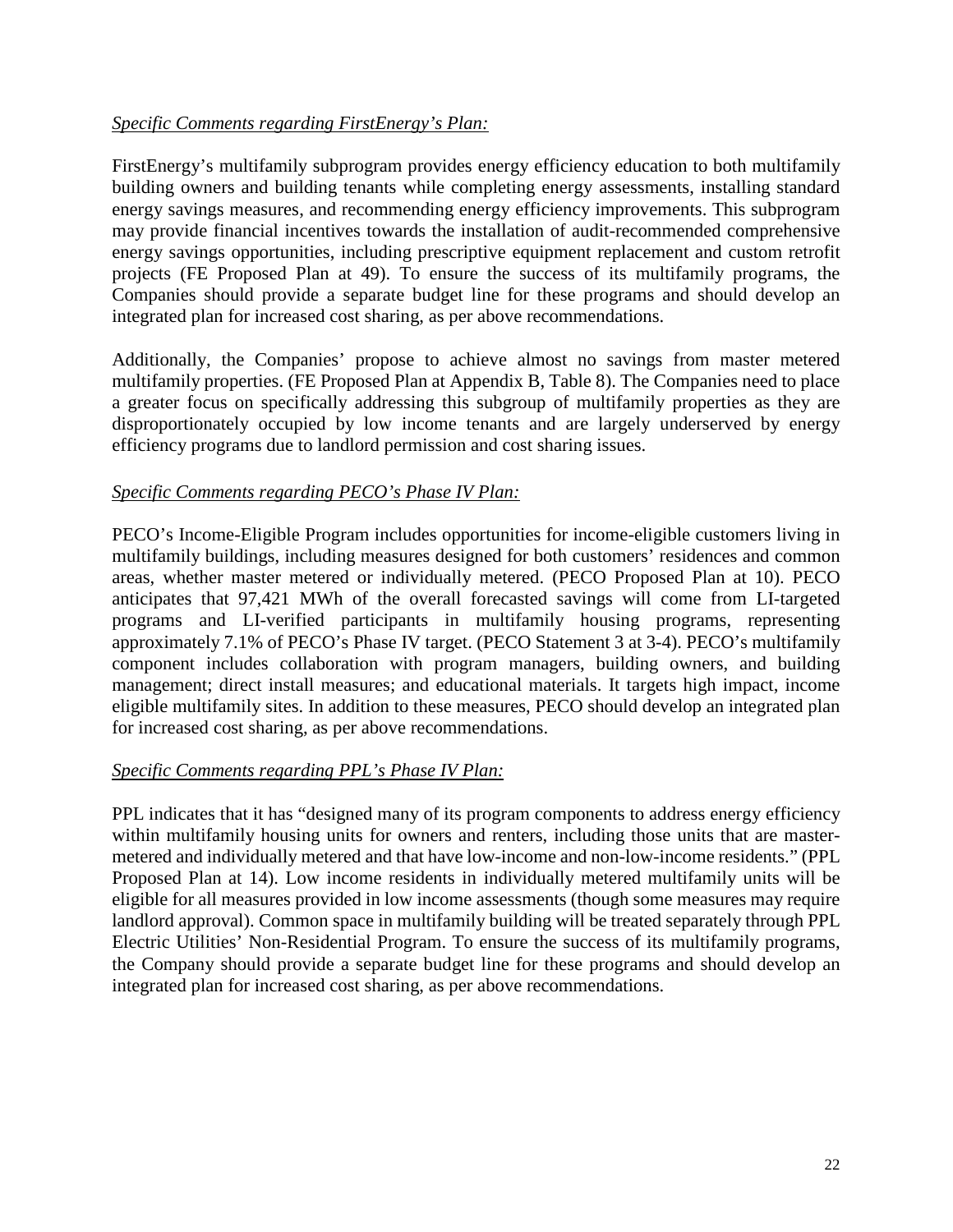## **5. Provisions for Government, Education, and Non-Profit Sectors**

As the Implementation Plan for Phase IV eliminates the carve-out for the government, education, and non-profit sectors, PA-EEFA is concerned that some entities - especially smaller non-profits, schools in low income communities, and public housing authorities - will not be able to access meaningful assistance.

To ensure access for the GNI sectors, PA-EEFA recommends that the Commission

require each of the EDCs to amend their Plans as follows:

• Require the EDCs to provide specific, detailed information in its quarterly reports to ensure that these sectors, especially smaller non-profits, are served by and able to meaningfully access programs. These reports should include, but not be limited to, the number, types, and geographic locations of GNI being served. In the event that reported data suggests that elimination of this carve-out has produced barriers so that GNI are no longer being sufficiently served, the Commission should set forth measures mid-plan to allow for meaningful access.

# *Specific Comments regarding DLC's Phase IV Plan:*

DLC's proposed Plan provides: "Pursuant to the Commission's Implementation Order for Phase IV, Duquesne Light will not offer a specialized program, but will report the savings associated with the GNI customers participating in the Non-Residential programs." (DLC Proposed Plan at 10). PA-EEFA is supportive of DLC's decision to continue tracking and reporting savings. Nevertheless, we note that DLC's Plan does not include sufficient specificity in the reporting details to identify whether smaller non-profits, public housing, and low income schools are able to participate without specific, targeted programming. Thus, we recommend that DLC revise its Plan to report on additional data consistent with our above recommendation.

# *Specific Comments regarding FirstEnergy's Plan:*

*FirstEnergy states that the Companies are* removing the non-profit class in accordance with the Phase IV Implementation Order" (See, e.g., p. 5). The Company does not provide adequate assurance of GNIs' continuity of access in lieu of carve-outs. FirstEnergy should develop a plan for tracking and reporting of GNIs' access to services.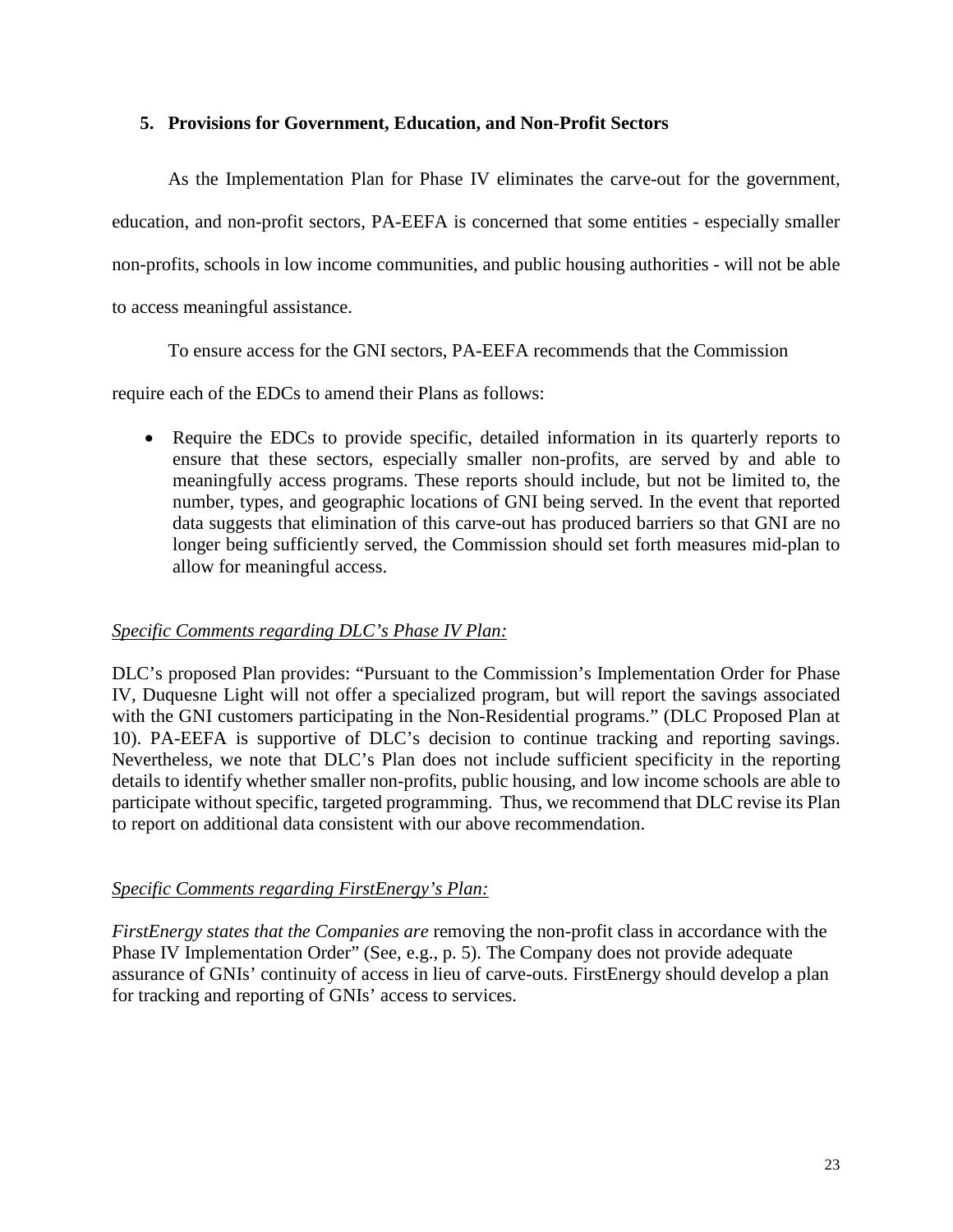#### *Specific Comments regarding PECO's Plan:*

PECO does not indicate a specific GNI savings target nor provide adequate assurance of GNIs' continuity of access in lieu of carve-outs. The Company should develop a plan for tracking and reporting of GNIs' access to services.

#### *Specific Comments regarding PPL's Plan:*

PPL's plan declares that "[p]er the Implementation Order, there are no government, non-profit, and institutional ("GNI") compliance targets for Phase IV, page 5. PPL Electric Utilities will continue to serve the GNI sector through the Non-Residential Program" (p. 2). The Company does not provide adequate assurance of continuity of GNIs' access in lieu of carve-outs and should develop a plan for tracking and reporting of GNIs' access to services.

#### **6. Form Working Groups and Invest in Pilot Programs**

PA-EEFA recommends that each EDC be required to form a working group to develop pilot programs that could allow for more comprehensive energy efficiency programs and lead to more meaningful savings that fulfill other public interest goals and provide critical experience and data to help inform future advancements in Act 129 policy and programming.

Specifically, PA-EEFA suggests that EDCs specifically explore adoption of pilot programs that will (1) address and remediate health and safety issues with a home that otherwise prevent a household from receiving energy efficiency services, consistent with our recommendations in section 1, above; and (2) promote beneficial electrification measures that can help reduce reliance on expensive deliverable fuels which can have a negative impact on households who rely on those fuels. These types of pilot programs can also help accomplish a variety of public policy goals for the Commonwealth, including economic development, energy affordability, reduction of greenhouse gases and other air pollution, improved occupant health, improved access to safe and affordable housing, and increased comfort using a variety of fuel sources. In addition to cost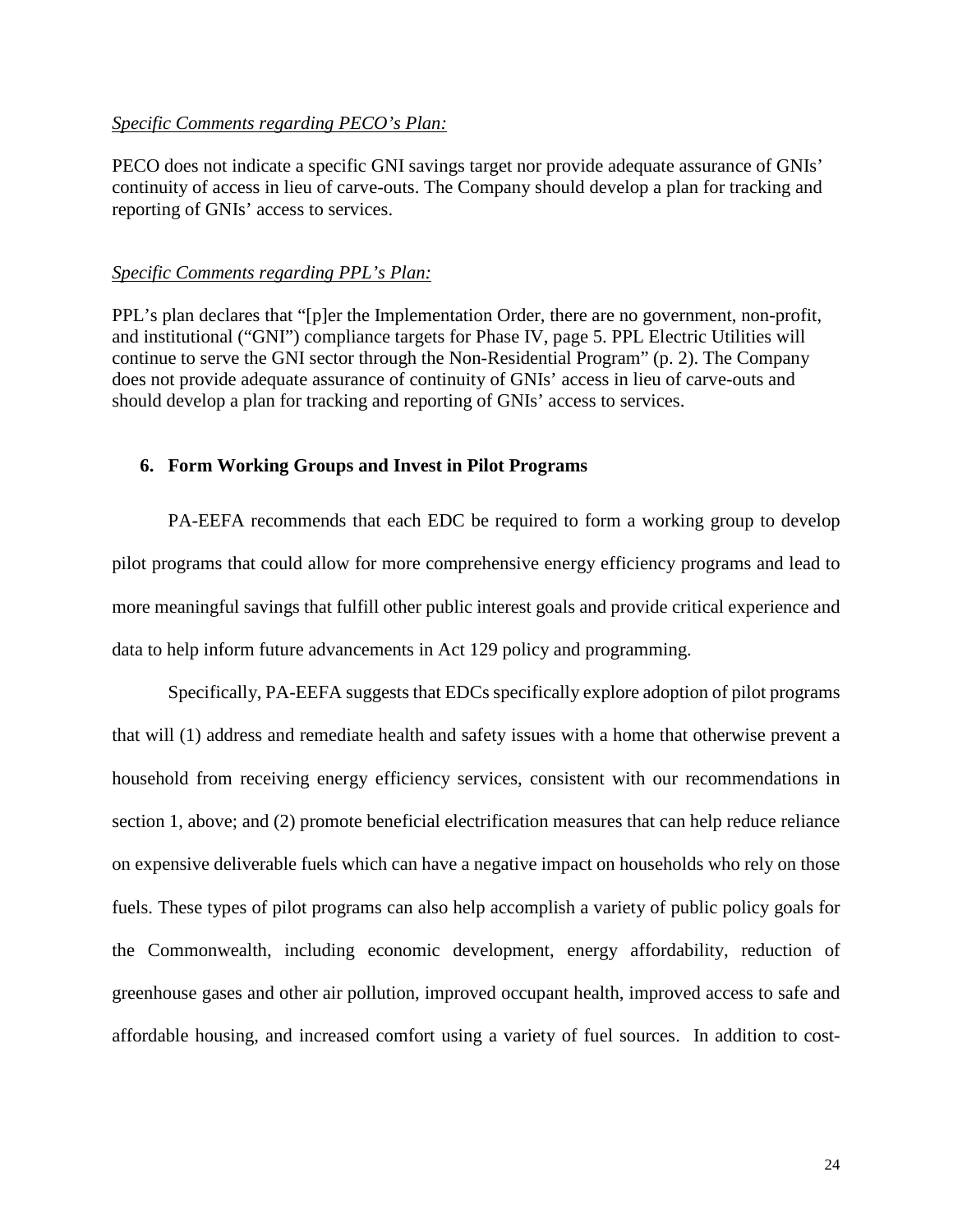savings, beneficial electrification may provide co-benefits of improved occupant health and pollution reduction. [22](#page-24-0)

Pilot programs are essential to accurately assessing and planning for the learning curve for measures like heat pump installation, which may entail funding contractor training to prepare the workforce. Further, pilot programs offer a unique opportunity to target underserved and historically disinvested communities burdened with poor air quality – electrifying and weatherizing these homes, and addressing compounding health and safety issues that contribute greatly to energy inefficiency.

As explained in section 1, each EDC has a substantial budget for research and pilot programming within their Phase IV Plans – devoting several million dollars of ratepayer funds to study various technologies and assess the feasibility of deployment. PA-EEFA submits that this funding should be leveraged to study technology and programmatic approaches that accomplish a multitude of public policy goals.

Typically, EDCs develop pilot programs with little to no input from ratepayers regarding how pilot funding could or should be spent. PA-EEFA recommends that each EDC be required to create a working group to assist in developing pilot programs that will serve these deeper policy goals and will provide critical insight into the coextensive benefits of pilots such as those discussed above. From these pilot programs, the EDCs will gain valuable experience for how to design and deliver programs in an equitable manner that leaves no communities behind. We recommend that the working groups be required to meet at least quarterly to help develop, implement, and evaluate effective pilot programs throughout the five-year Phase IV Plan period.

<span id="page-24-0"></span><sup>&</sup>lt;sup>22</sup> The Economics of Electrifying Buildings, Rocky Mountain Institute, 2018, available at http://www.rmi.org/insights/reports/economics-electrifying-buildings/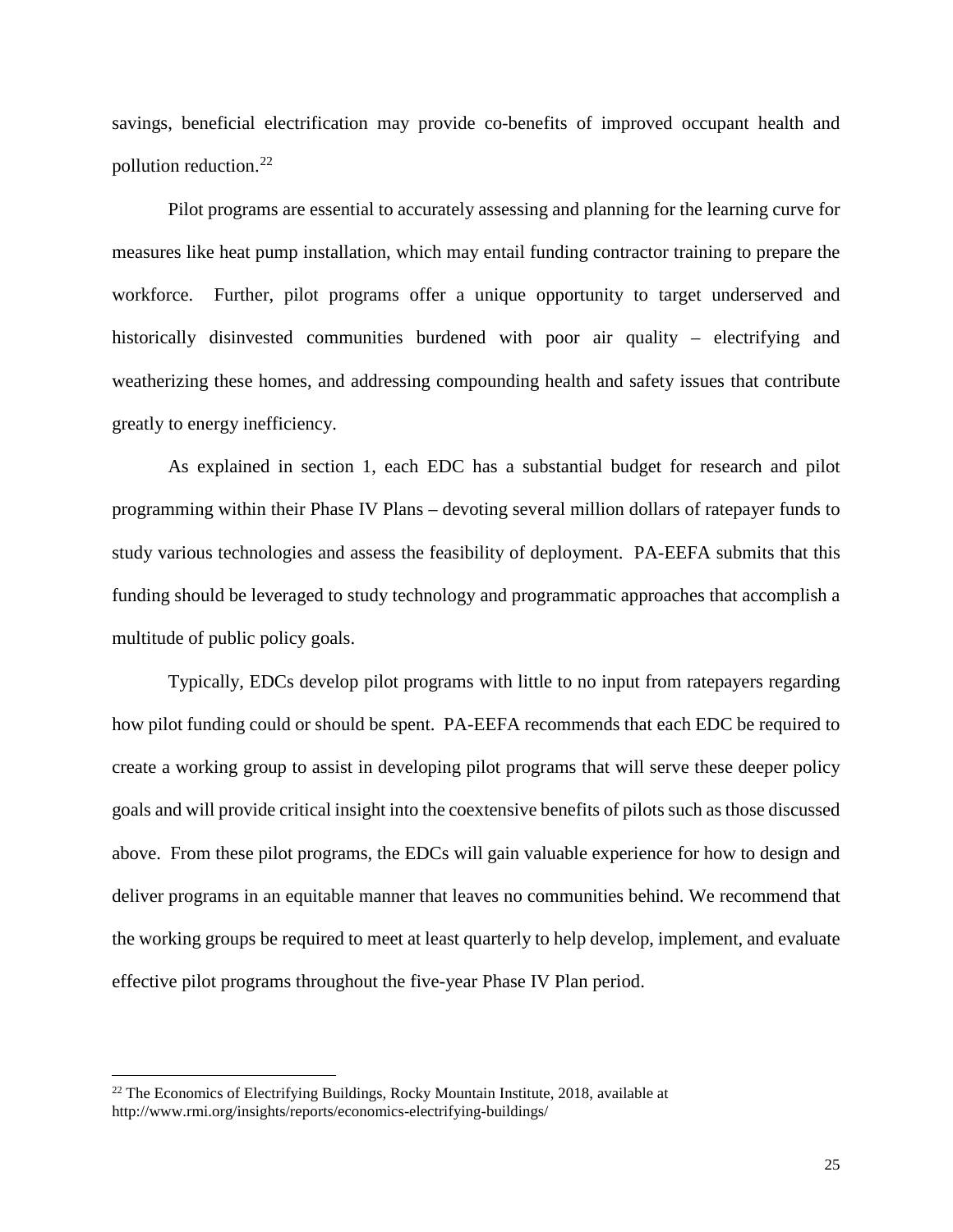#### **III. CONCLUSION**

PA-EEFA appreciates the opportunity to comment on the Act 129 Phase IV Energy Efficiency and Conservation plans and urges the Commission to consider these comments as the Plans are finalized.

#### **Respectfully submitted,**

*/s/ Lawrence Swanson*  Lawrence Swanson Executive Director **ACTION-Housing, Inc.** 611 William Penn Place, Suite 800 Pittsburgh, PA 15219-6927 [lswanson@actionhousing.org](mailto:lswanson@actionhousing.org)

*/s/ Ruth Ann Norton*  Ruth Ann Norton President & CEO **Green & Health Homes Initiative** 1612 K Street, N.W., Suite 902 Washington, DC, 20006 [ranorton@ghhi.org](mailto:ranorton@ghhi.org)

*/s/ Matt Elliott*  Matt Elliott Executive Director **Keystone Energy Efficiency Alliance** 14 S. 3rd Street Philadelphia, PA 19106 [melliott@keealliance.org](mailto:melliott@keealliance.org)

*/s/ Raymond Nevo*  Raymond Nevo State Policy and Equity Advocate **National Housing Trust**  $1101$  30<sup>th</sup> Street NW Washington, DC 20007 rnevo@nhtinc.org [www.nhtinc.org](http://www.nhtinc.org/)

*/s/ Rachel Blake*  Rachel Blake, Esq. Associate Director **Regional Housing Legal Services** 2 South Easton Road Glenside, PA 19038 [rachel.blake@rhls.org](mailto:rachel.blake@rhls.org)

#### */s/ Thomas Schuster*

Thomas Schuster Clean Energy Program Director **Sierra Club, Pennsylvania Chapter** PO Box 1621 Johnstown, PA 15907 [tom.schuster@sierraclub.org](mailto:tom.schuster@sierraclub.org)